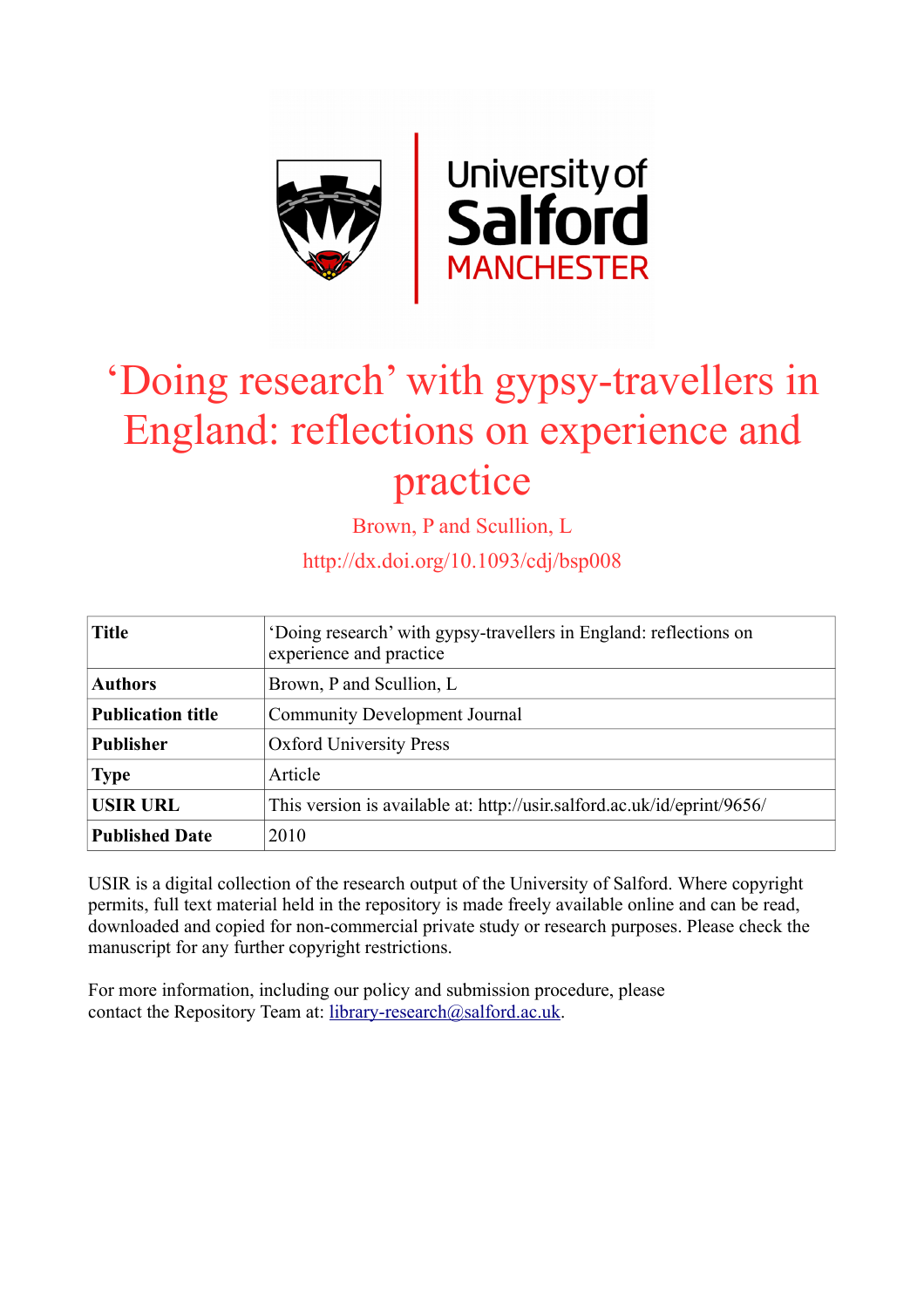## **'Doing research' with Gypsy-Travellers in England: reflections**

### **on experience and practice**

Philip Brown and Lisa Scullion (née Hunt)

Salford Housing and Urban Studies Unit (SHUSU)

University of Salford

Salford, Greater Manchester

M5 4WT, UK

Philip Brown

Tel: + 44 (0)161 295 3647

Email: [p.brown@salford.ac.uk](mailto:p.brown@salford.ac.uk)

Lisa Scullion

Tel: + 44 (0)161 295 5078

Email: [l.scullion@salford.ac.uk](mailto:l.hunt@salford.ac.uk)

Philip Brown and Lisa Scullion are both Research Fellows at Salford Housing and Urban Studies Unit (SHUSU), University of Salford.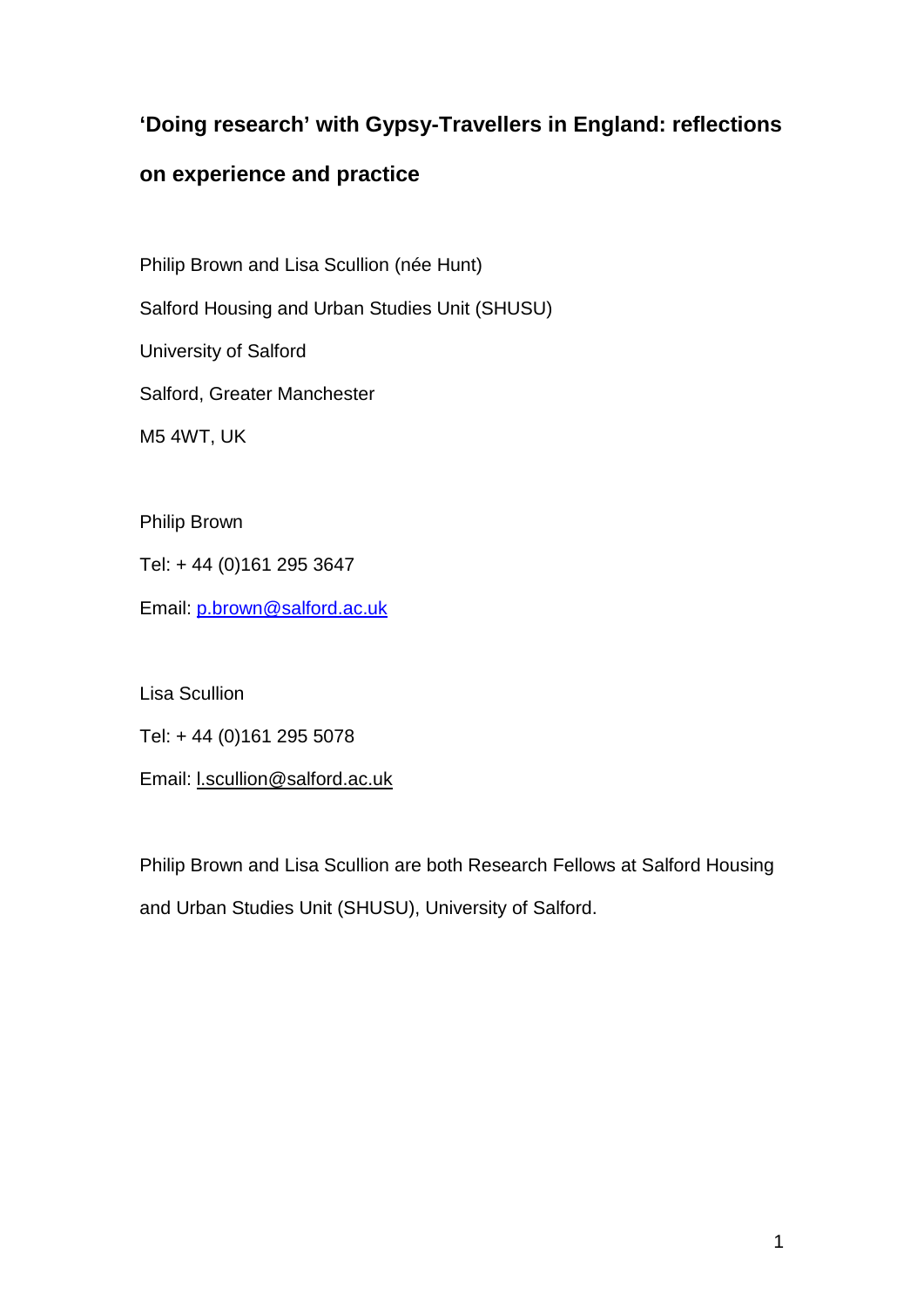# **'Doing research' with Gypsy-Travellers in England: reflections on experience and practice**

#### **Abstract**

*In order to bring the lives of Gypsy-Travellers in line with the sustainable communities agenda, there is now a duty for local planning authorities in England to assess the accommodation and related needs of Gypsy-Travellers. As such, there has been an increase in research which aims to 'find out' more about these communities. This article explores some of the issues that researchers should consider when carrying out research with Gypsy-Travellers. It focuses specifically on issues around identifying and engaging with members of the Gypsy and Traveller communities, offering some strategies and solutions based on the experiences of the authors' and other researchers.* 

#### **Introduction and policy backdrop**

Every now and again, a legislative change and/or policy shift acts as a catalyst for various organisations and researchers to begin 'doing research' with certain individuals, groups and/or communities. This has been the case in the United Kingdom (UK) many times over the last decade, with research focusing on, for example, asylum seekers and refugees (Robinson and Segrott, 2002; Brown, 2005; Hunt, 2008); migrant workers (Anderson *et al*, 2006; Jordan and Brown, 2007; Anderson, 2007); and, Gypsy-Travellers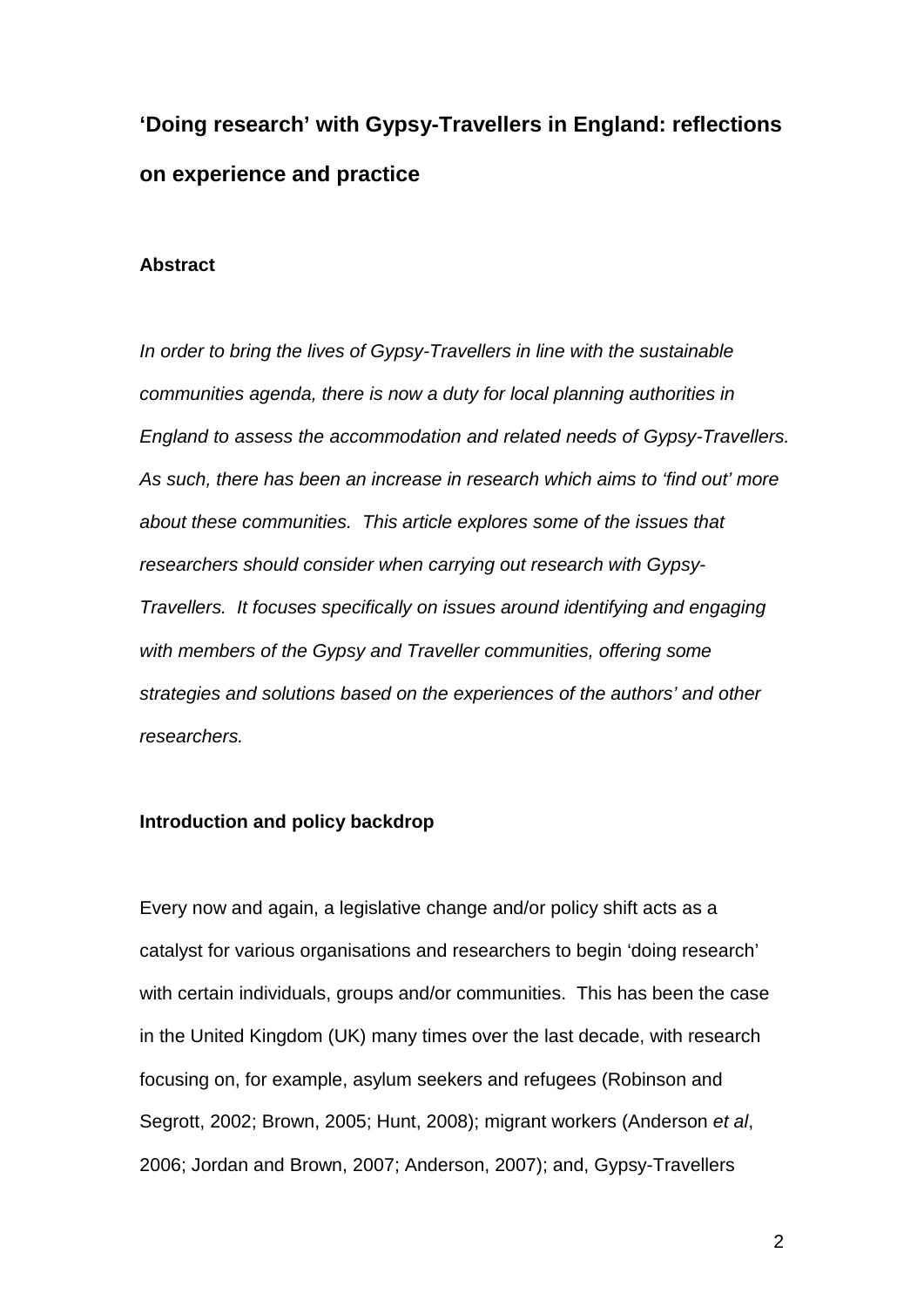(Niner, 2004; Van Cleemput et al, 2007; Powell, 2008). It is this latter group who form the basis of this article.

Bancroft (2005) identifies two broad populations within Gypsy and Traveller communities. The first are Roma who are part of a recognisable culture which is distinct from the dominant society in which they live. The majority of Roma are based in Central and Eastern Europe but have also settled in the Americas, the UK and other places. Most Roma have tended to cease their nomadic way of life, often as a result of governmental policies (McCagg, 1991; Bancroft, 2005). The second broad grouping Bancroft identifies are 'Gypsy-Travellers'. Members of this group often share cultural characteristics and ethnic links with Roma. In addition, some Gypsy-Travellers have emerged as a result of their occupation as travelling traders and workers (Bancroft, 2005). Gypsy-Travellers, similar to Roma, are often excluded from the society and communities in which they live.

Broadly speaking, in the UK, Gypsy-Travellers have been more successful at maintaining a form of nomadism compared to populations in other countries. Furthermore, many Gypsy-Travellers in the UK are accommodated in some form of caravan based accommodation as opposed to 'bricks and mortar', which tends to be the accommodation of Central and Eastern European Roma communities. This apparent 'success' at maintaining a nomadic way of life, however, is relative and the current accommodation situation for Gypsy-Travellers in the UK is far from desirable, when compared to non-Gypsy-Traveller populations.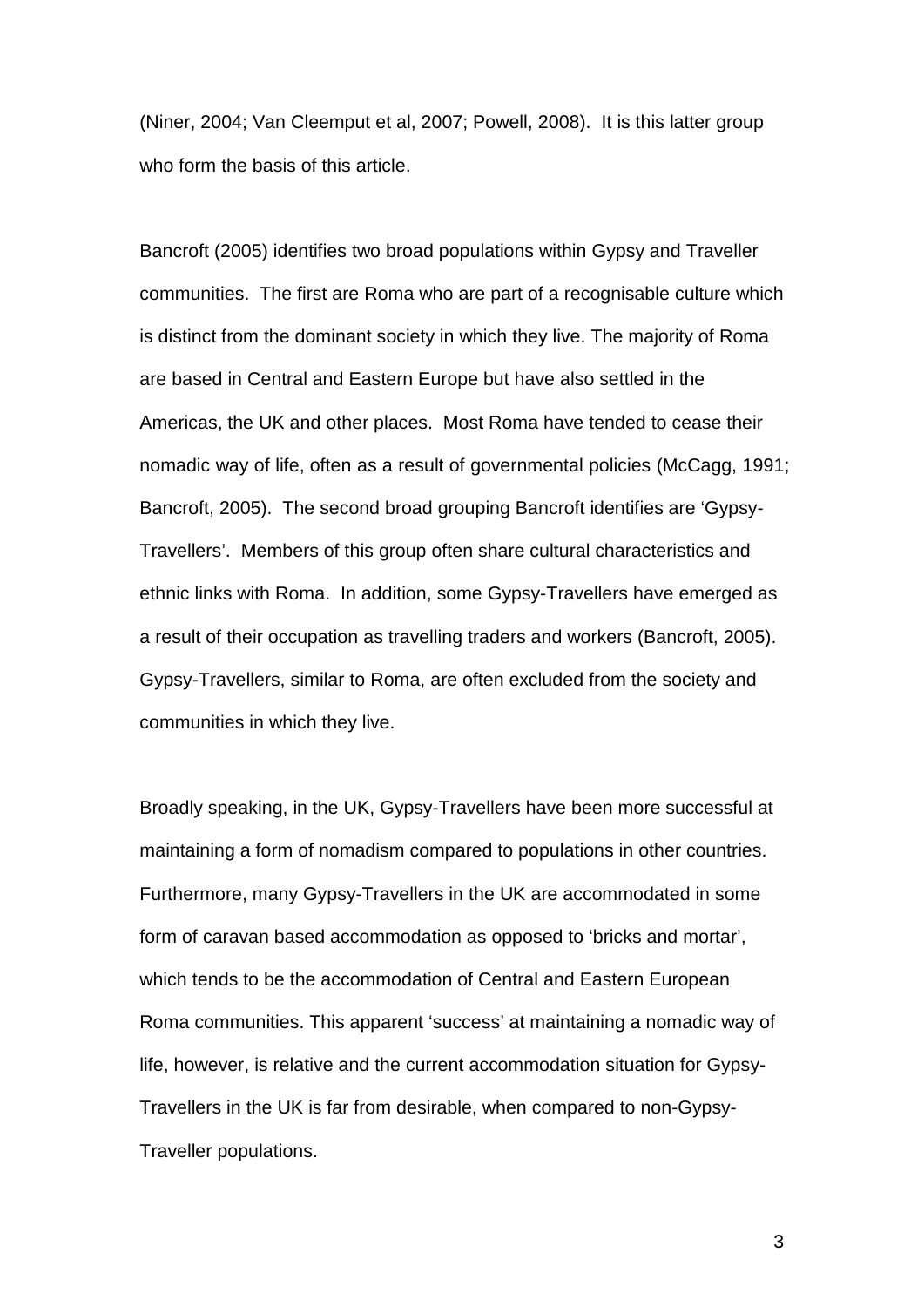Acknowledgement of this situation has brought the accommodation needs of Gypsy-Travellers onto political agenda in the UK. The policy backdrop has been comprehensively reviewed by a number of writers in recent years (Clark and Greenfields, 2006; Greenfields and Home, 2006). This article therefore does not focus on this issue; however, it is acknowledged that a certain degree of contexualisation is required in order to better understand the purpose and relevance of this article.

Most writers recognise the 1968 Caravan Sites Act as being a significant historical development in terms of the provision of culturally appropriate authorised accommodation for Gypsy-Travellers. Although this Act has its critics (Hawes and Perez, 1996), and provision was inconsistent and sometimes unsuitable, it resulted in an increase in authorised sites. At the same time, however, it gave local authorities the power to designate 'no-go' areas for Gypsy-Travellers. These were areas where it was deemed that an adequate proportion of accommodation had already been provided.

The requirement for local authorities in England and Wales to provide sites for Gypsy-Travellers ceased in January 1994, with the introduction of the Criminal Justice and Public Order Act (CJPOA) (Greenfields, 2007). Although local authorities still had *powers* to provide caravan sites for Gypsy-Travellers, they were under no legislative *obligation* to do so, and consequently few used this power.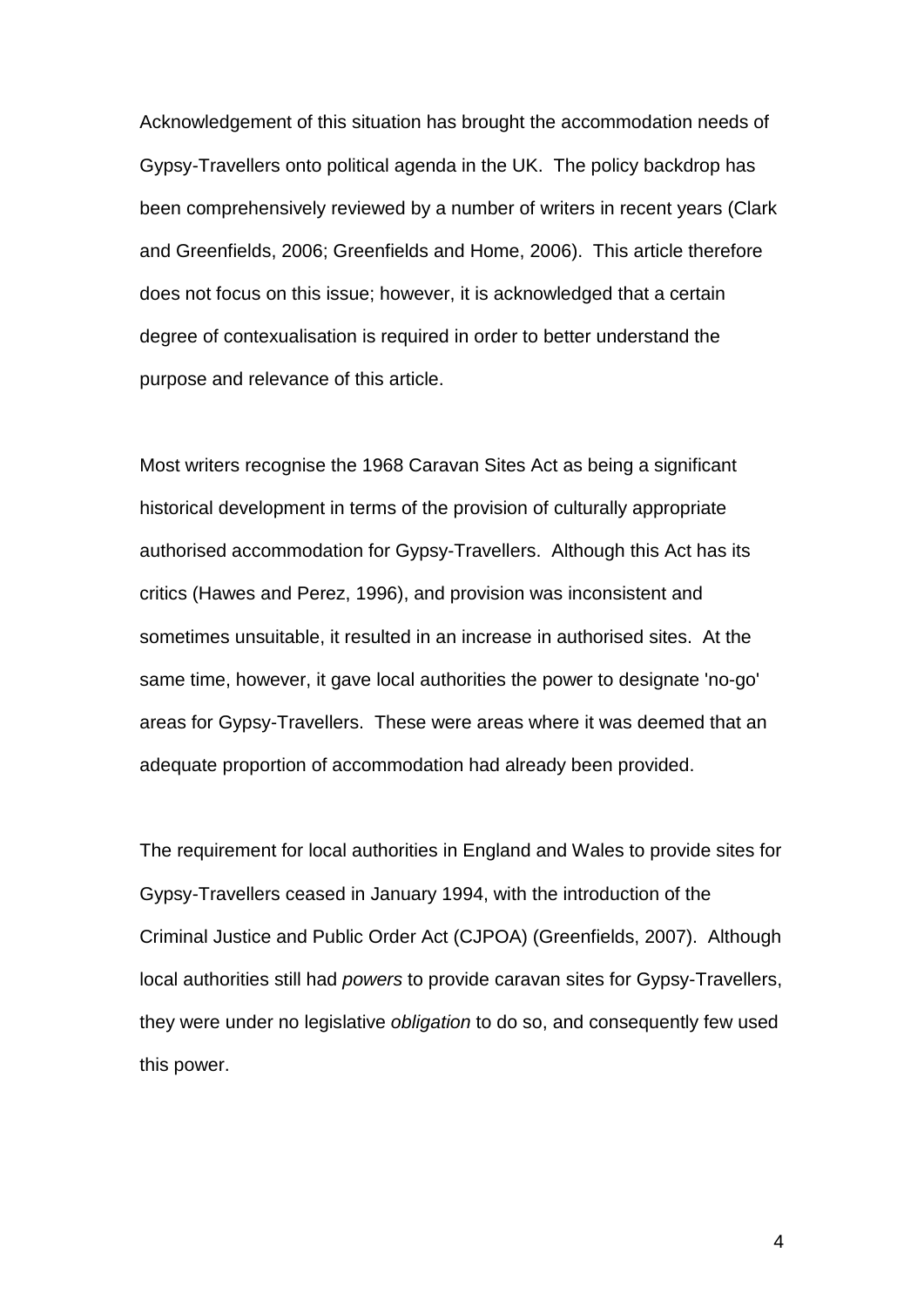Furthermore, the CJPOA 1994 encouraged Gypsy-Travellers to apply for planning permission to create their own sites in areas where they frequently stopped; however, the vast majority of applications were refused planning permission (Greenfields, 2007). By the early part of the twenty-first century, the lack of authorised accommodation, coupled with the growth of the Gypsy-Travellers population, meant that the number of people requiring authorised places to live/stop far outweighed the number of authorised places available. Consequently, Gypsy-Travellers have been left with the following 'options': move into bricks and mortar accommodation; live on unauthorised encampments (camp on land which they do not own), which effectively equates to trailer based homelessness; live on unauthorised developments (Gypsy-Traveller owned land, which does not have planning permission); or, live on overcrowded authorised sites (see Niner, 2004a for a more detailed examination of these accommodation 'options').

There is now also broad agreement that the accommodation situation of Gypsy-Travellers in England is one of the root causes of a number of other significant problems (Crawley, 2004; Niner, 2004a; Greenfields 2009), which include: low levels of educational attainment (Bhopal, 2004); poor health chances (Van Cleemput *et al*, 2007); and, differential access to social care services (Cemlyn, 2008) and the services provided by local authorities (Commission for Racial Equality, 2006).

The precise legislative and policy shift within England, which brought Gypsies and Travellers under the gaze of a growing number of policy makers and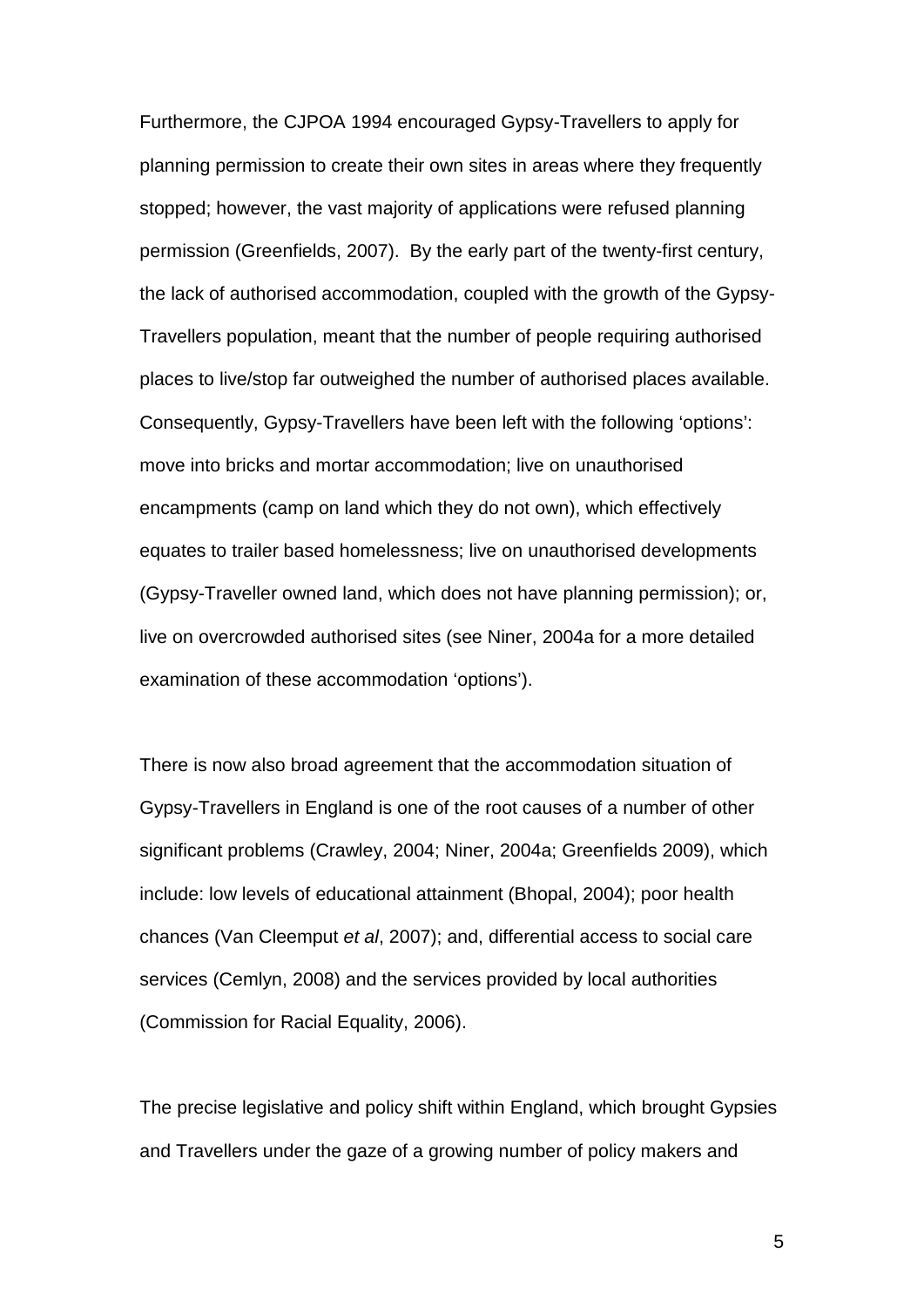researchers, were the Housing Act 2004, the Planning and Compulsory Purchase Act 2004, and Communities and Local Government's (CLG) Circulars 01/2006 and 04/2007. Each of these developments have a number of relevant components with a fundamental message that local authorities within England now have a duty to carry out specific Gypsy and Traveller Accommodation Assessments (GTAAs). The introduction of these assessments emerged from an acknowledgement that Gypsy-Travellers were often excluded from 'mainstream' Housing Needs Assessments, which are carried out every few years to determine the general need for housing in each local area. It was therefore decided that specific assessments were required for Gypsy-Travellers. The overarching aim of this legislation was to ensure that members of Gypsy-Traveller communities have equal access to decent and appropriate accommodation options akin to each and every other member of society.

It is the introduction of GTAAs which has created an obligation for local authorities within England, and the researchers responsible for producing them, to find out more about communities which have previously, and perhaps conveniently, been described as 'hard-to-reach'. There is an extensive and growing body of literature and research which has sought to explore different aspects of the lives of Gypsy-Travellers within the UK. Such studies have focused on examining the socio-historical background of Gypsies and Travellers (see, for example, Clark and Greenfields, 2005; Kenrick and Clark, 1999; Okely, 1983); health (Van Cleemput, 2007; Van Cleemput and Parry, 2001; Parry *et al*, 2004); education (Derrington and Kendall, 2007; Bhopal,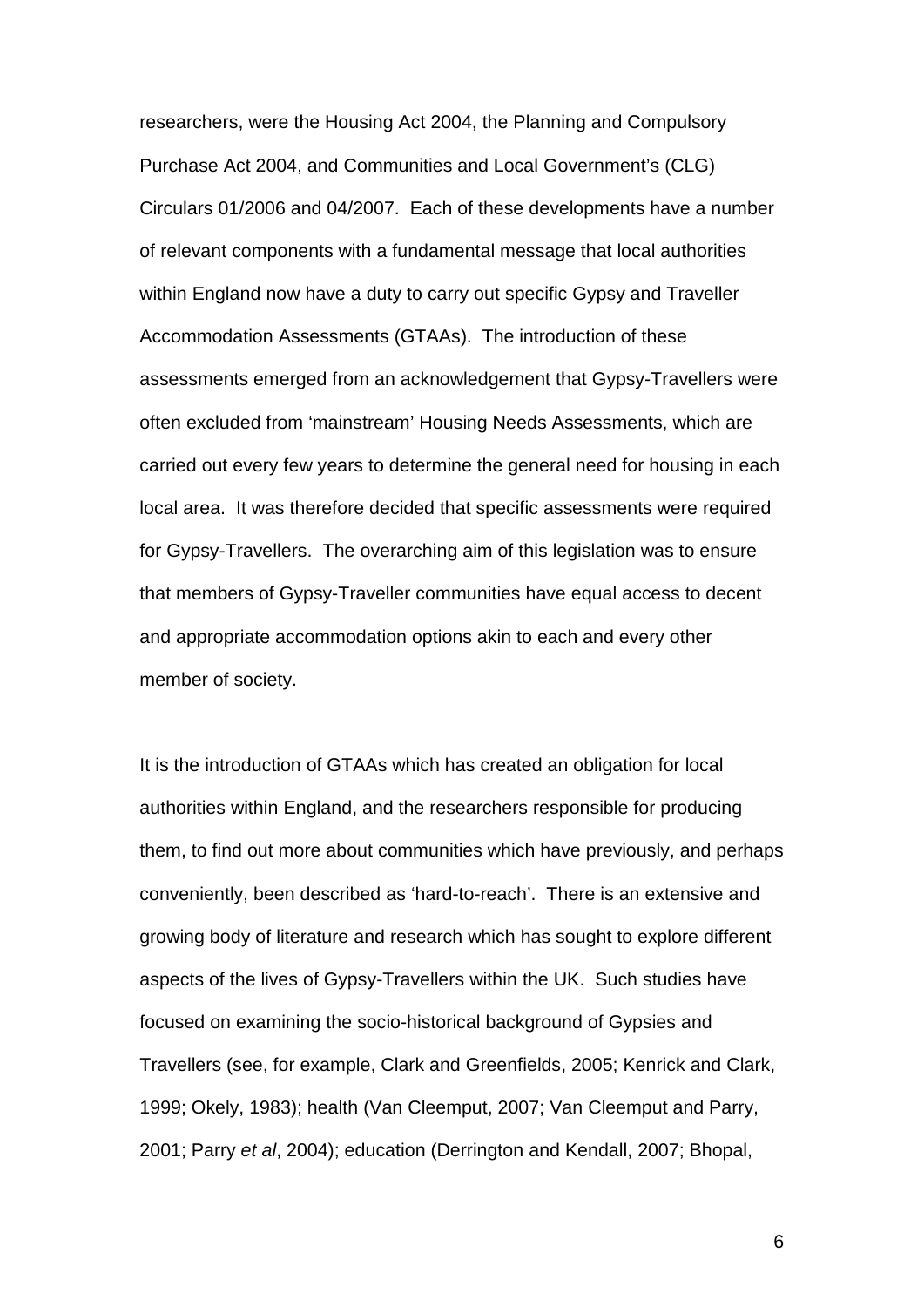2004; Save the Children, 2001); policing (James, 2007); social control (Richardson, 2006; Powell, 2007); and, accommodation (Crawley, 2004; Niner, 2002, 2003).

Despite this increasing focus upon Gypsy-Traveller populations, there is a void in knowledge with regards to the practicalities of carrying out research. We recognise that research is far from perfect and is often treated with suspicion by people who have been subject to some form of oppression (Smith, 2003). However, research can, and should be, a positive endeavour; its findings add to knowledge about a topic and should help to increase enlightenment by working through the dense entanglements of power and interdependencies that permeate all social relations. What is clear is that the methodological approaches adopted need careful consideration in order to generate the most effective data, as well as facilitate the most meaningful and ethical contact as possible (Garland *et al*., 2006).

It is anticipated that the focus upon finding out more about Gypsy-Travellers within the UK will increase at a local level (as authorities and agencies test the demand for services and impact of policies/strategies), regional level (as the accommodation and related service provision is increased), and by community development workers who will be more actively engaged in ensuring social justice prevails past the recent short-term policy movements by Government.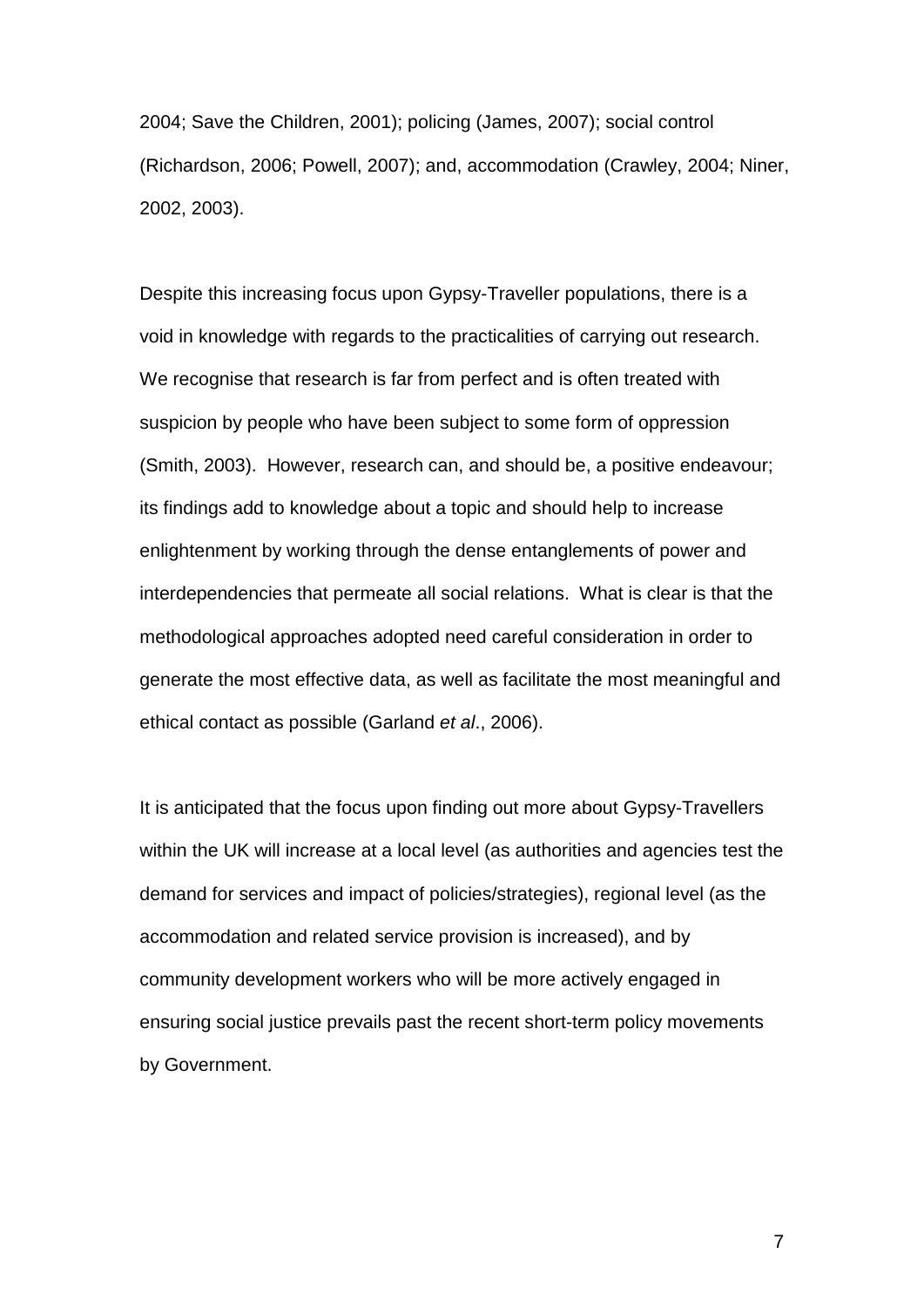This article aims to provide a range of insights for researchers and research commissioners. It is based predominantly on the authors' own work, which has been formulated out of research experience with other 'hard-to-reach' or socially excluded communities (Jordan and Brown, 2006; 2007; Hunt, 2008; Hunt and Steele, 2008), trial and error and the advice and assistance of a range people including practitioners, other academics, and Gypsy-Travellers themselves.

Naturally, there are more methodological considerations than we cover in this article; however, we aim to provide an understanding of the main methodological and pragmatic issues, as well as offering some suggestions for moving forward with research of this kind. The article purposively aims to steer away from extensively exploring prevailing theoretical, ontological and epistemological debates around research on 'race' or with minority ethnic groups (Gunaratnam, 2003 and Garland *et al.*, 2006 offer a discussion of such issues). Exposing issues such as power, difference, gender and status is an inextricable of research and should guide all research endeavours with vulnerable or oppressed peoples. We recognise that such issues can often 'paralyse' researchers and workers with the best of intentions, raising more questions then they answer. As a result, this article takes an approach grounded in the pragmatics of 'doing research'. It is accepted and understood, however, that many of the pragmatic steps described here are entwined within theoretical complexities such as researcher subjectivities, social constructivism, and power (Brown, 2008) and we return to some of these issues later in the paper.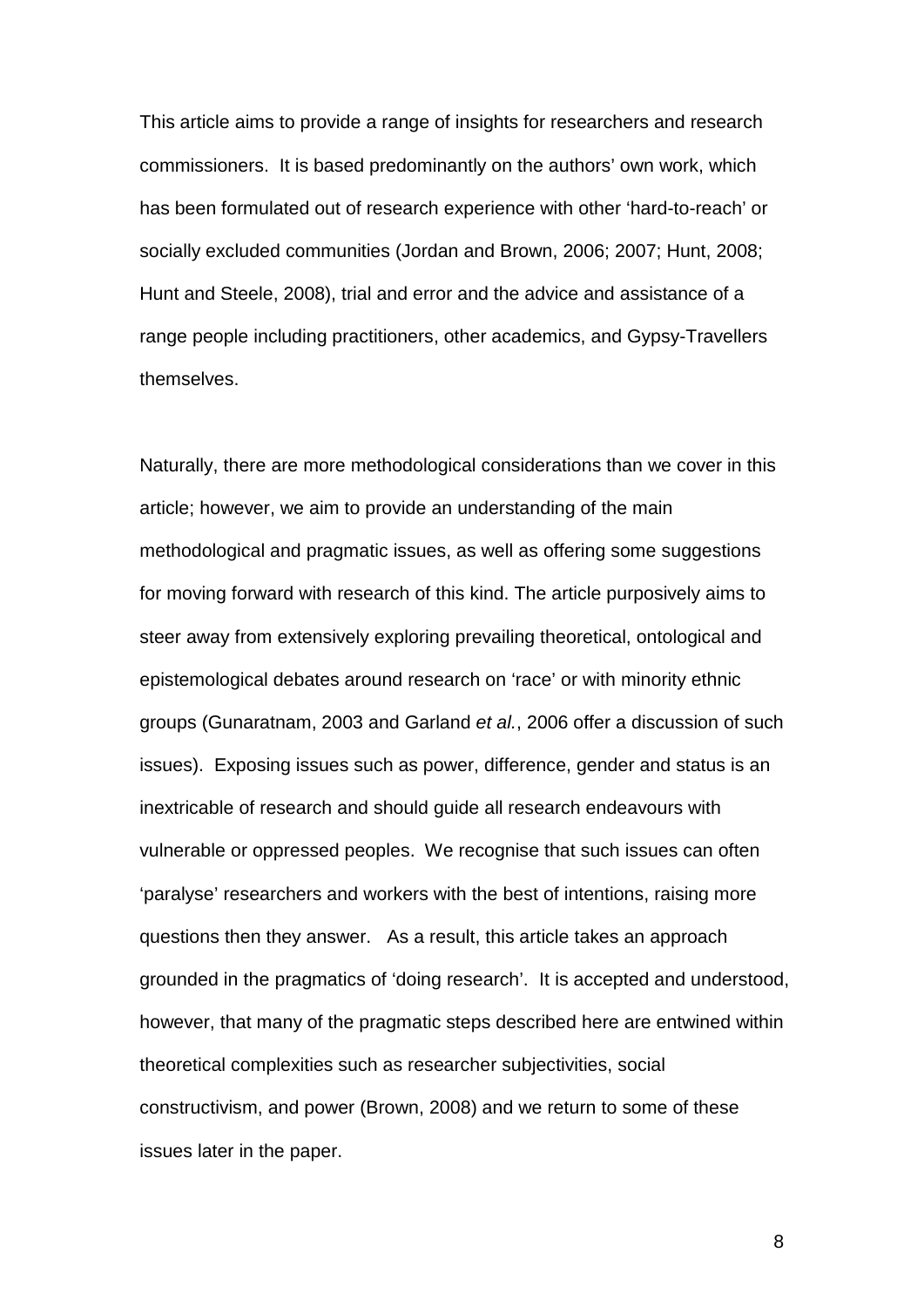A number of writers have already outlined specific methodological approaches which should be considered when working with different communities, including: asylum seekers and refugees (Bloch, 1999; Robinson, 2002); migrants (Brown, 2008); sex workers (Pitcher *et* al., 2008); and, community recipients of urban regeneration (Muir, 2008). Indeed, the principles behind many of the issues and suggestions made in this article could be applied to many other populations of nomadic, semi-nomadic or socially excluded groups in England and further a field.

#### **Issues, problems and strategies**

This section looks at some of the potential issues that researchers may face when undertaking research with Gypsy-Traveller populations, as well as offering some tentative suggestions for ways forward. It focuses specifically on defining Gypsy-Travellers; finding participants; sampling issues; issues of involvement, trust and power; as well as issues around reporting the findings of research.

#### *Who to research*

When faced with a research project with an apparent discrete grouping of people, such as Gypsy-Travellers, who are not only subject to a legislative definition, but also dominant cultural notions of who a Gypsy/Traveller is (Richardson, 2006), knowing who to research becomes increasingly problematic. This is further compounded as Gypsy-Travellers are not one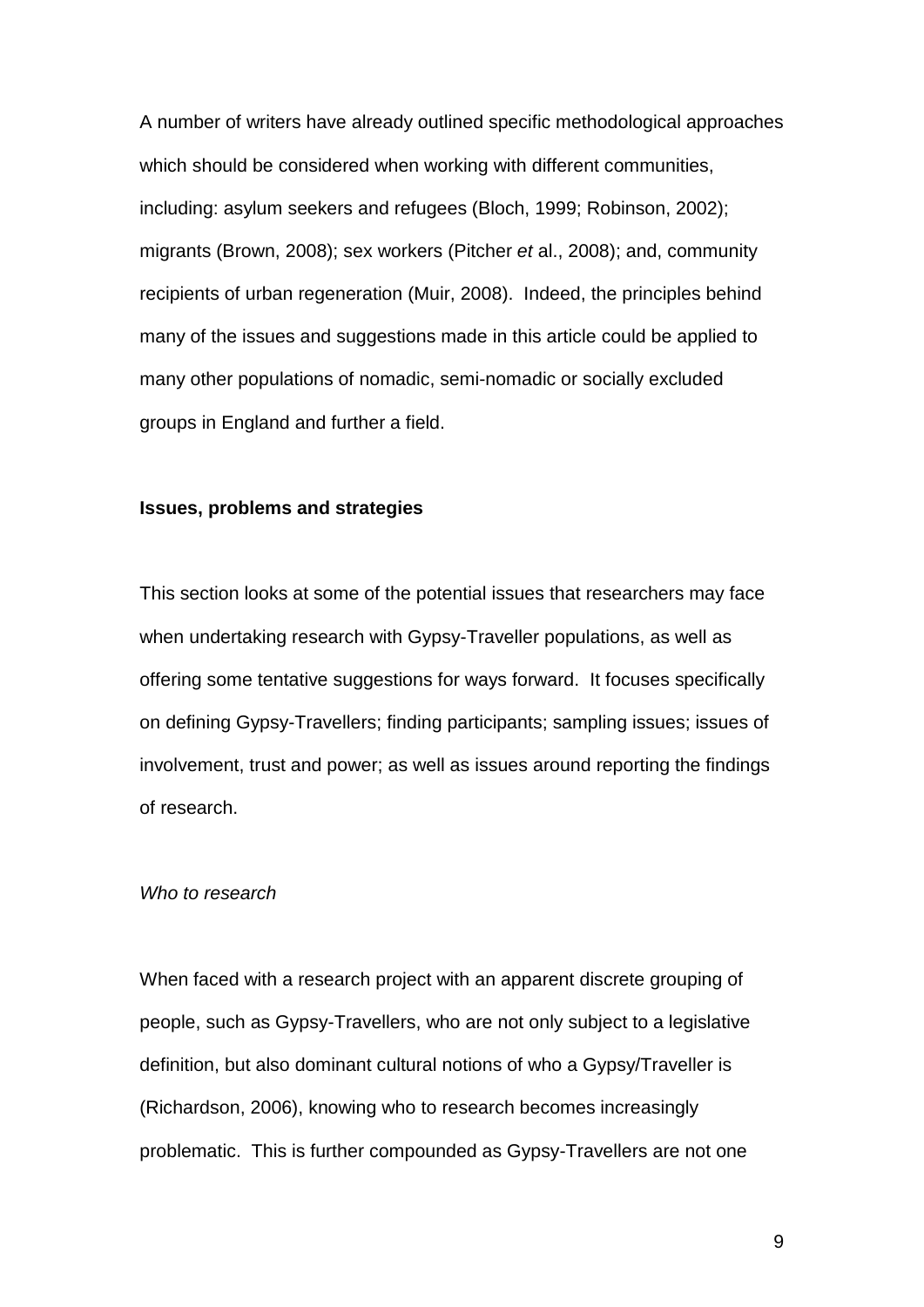homogenous group and, over time, various communities have been grouped together, rather awkwardly, due to their preference, practice or history of nomadism (Greenfields, 2007). For some Gypsy-Travellers, their identity as a Gypsy or Traveller will be grounded in ethnicity, for others it may be tradition, occupation, and/or culture. Some Gypsy-Travellers may be able to trace their family origins back a number of centuries (Clark, 2006). Similarly, others may be able to assert an association with a form of occupation (Travelling Fairs and Circuses), for which travelling is an inextricable component. Other groups of Gypsy-Travellers may be, albeit rather cursory, subsumed within the over-arching category of New Traveller (who are sometimes referred to as New Age Travellers), who tended to emerge within the UK during the 1960s and 1980s in small but significant numbers (Clark and Greenfields, 2006) and whose presence endures.

We know that identities themselves are transitory, malleable and often dependent upon the particular socio-political and historical context within which individuals are placed (Robinson, 2002). It is possible that for some people, being a Gypsy or a Traveller is an identity, whether ascribed or developed, which can be asserted or denied depending upon the perceived benefits or dis-benefits of having such an identity. For instance, Gypsy-Travellers who live in bricks and mortar accommodation may deny their Gypsy-Traveller identity if this is seen to serve better community relations with their neighbours. Similarly, certain individuals may assert their lineage if attending significant cultural events. Kenrick and Clark (1999) suggest that there are cultural factors which sometimes symbolise the differences between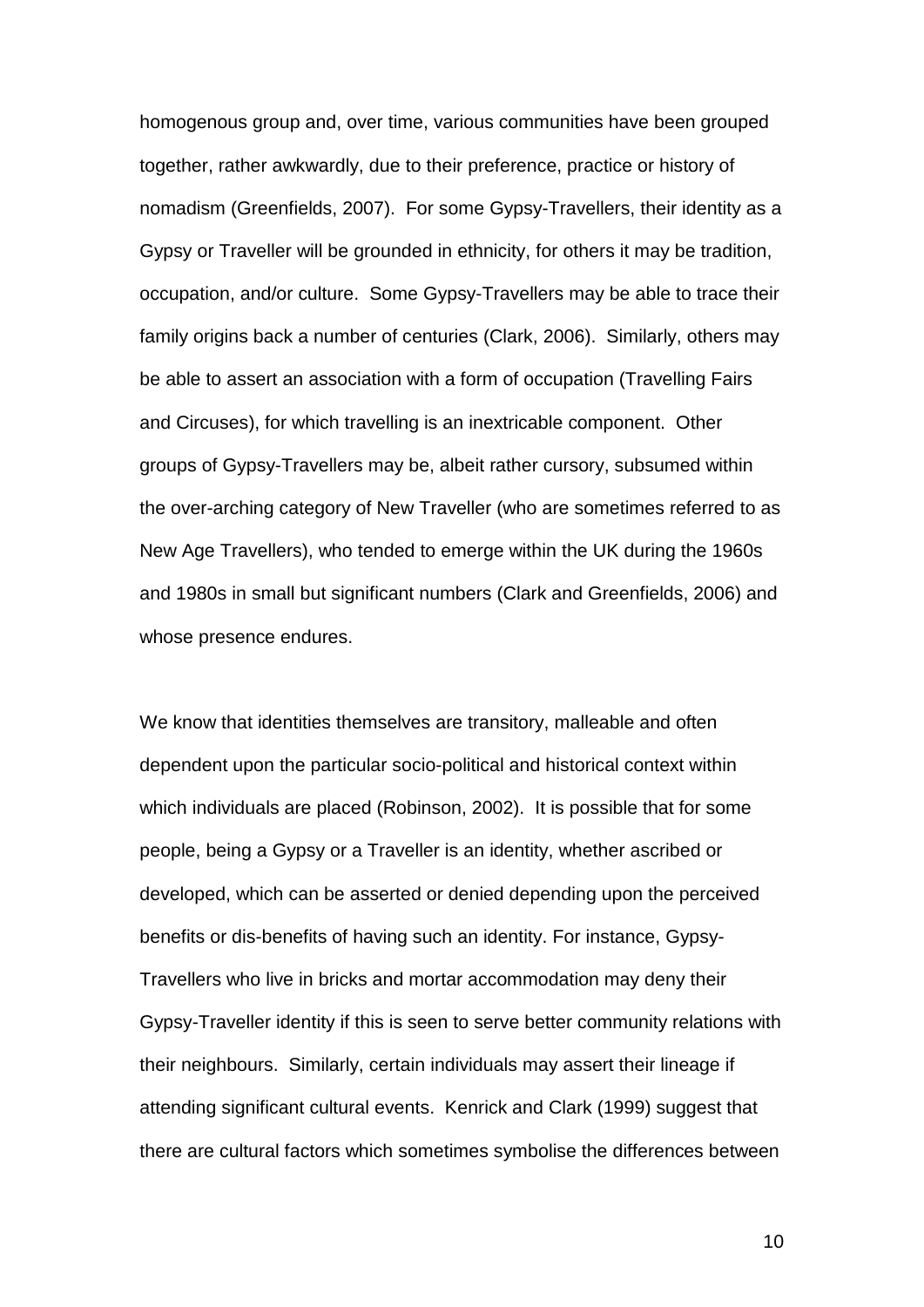Gypsy-Travellers, such as distinctive economic or labour market practices, distinctive hygiene practices and the centrality of kinship networks. Broadly speaking, it is these ancestral and cultural links and also the practice and/or ideal of nomadism which is seen as a constant in the self-definition of Gypsy-Travellers. Over time, however, it appears that nomadism has been transformed into more of a 'state of mind' (Parekh, 2000), than a defining feature of everyday life for Gypsies and Travellers in the UK (Liégeois, 1994). Gypsy-Travellers in the UK now increasingly alternate between periods of travelling and being static.

Needless to say, defining 'who' Gypsy-Travellers are is not straightforward and when faced with 'doing research', having some clear idea about who needs to take part is fundamental to the process. In the UK, it is suggested that there are a number of broad groupings, these being: traditional Romany Gypsies (mostly English but can also be Scottish and Welsh); Irish Travellers; New Travellers; Travelling Showpeople (including Circus People); Roma; and, bargees or boat dwellers. Romany Gypsies and Irish Travellers, the two largest 'communities', are recognised as distinct minority ethnic groups, and have the full protection of the Race Relations Act (CRE, 2006). It is also anticipated that these categories will feature as ethnic groupings in the Census 2011 (Communities and Local Government, 2008).

Over time there have been various definitions of the collective term 'Gypsies and Travellers' applied for different legislative purposes, particularly in relation to housing and planning. These have varied with regards to who they include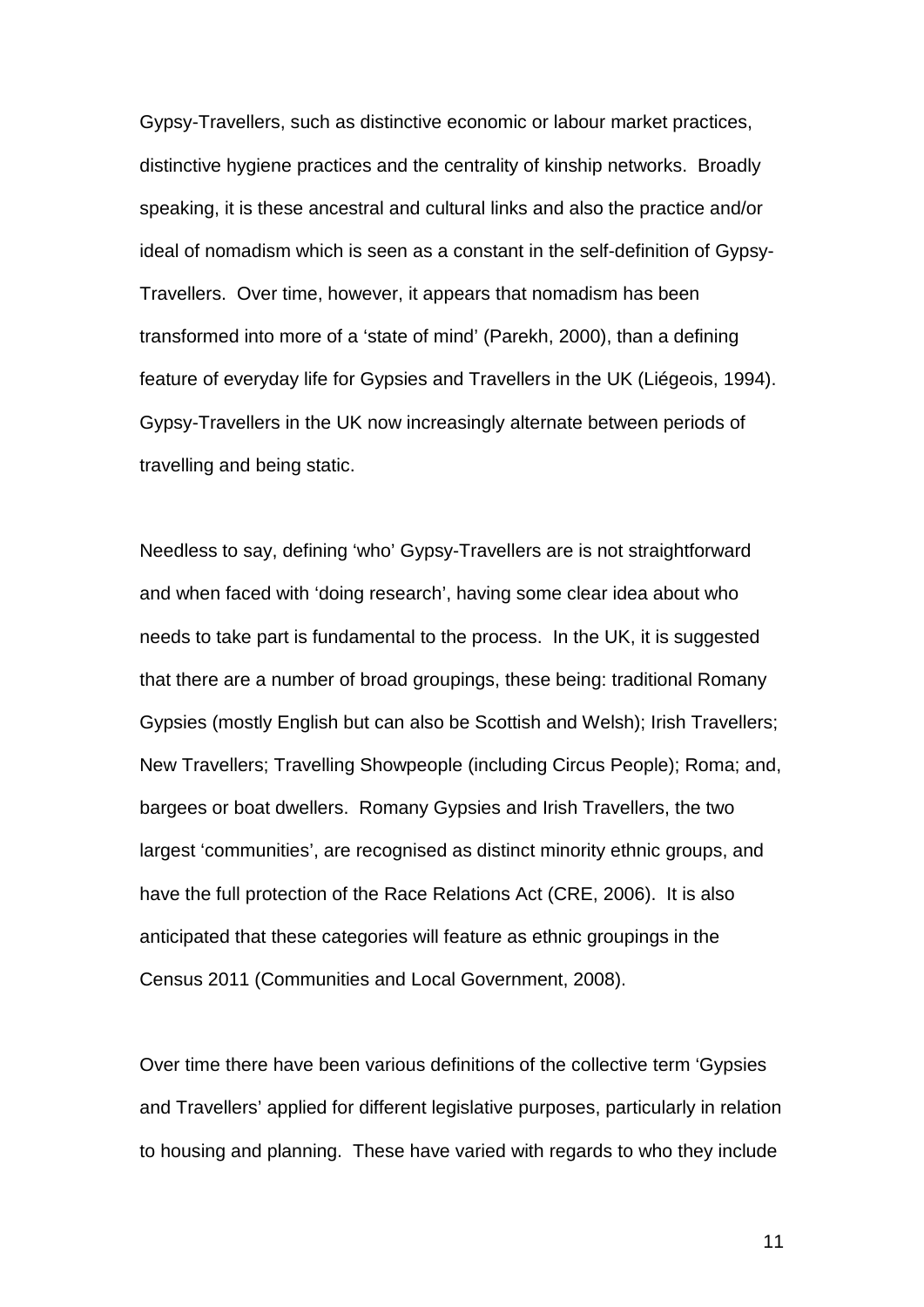or exclude. At a very broad level the term 'Gypsies and Travellers' is used to encompass a variety of groups and individuals who have a tradition or practice of nomadism in common. The Housing Act 2004, referred to earlier, has provided an up-dated definition as to whom the term 'Gypsy and Traveller' refers. This definition includes all Gypsy-Travellers living in caravan based accommodation, as well as those who have ceased living in caravan based accommodation and now inhabit bricks and mortar housing. There are, of course, commentators who argue that "defining Travellers by what they do (or by folkloric expectations of their behaviour), the state has retained the power to control" (Greenfields and Home, 2006, p. 113). However, in terms of providing a clear and pragmatic definition, for those who are interested in the relationship between Gypsy-Travellers and accommodation in particular, such a definition offers a useful way forward.

#### *Sampling*

Issues associated with sampling Gypsy-Traveller communities will be more relevant to certain studies than others. Quantitative studies, for example, put particular emphasis on the representativeness of the sample in order to establish the statistical significance of findings, as opposed to the vast majority of qualitatively orientated studies where the focus is upon the richness and depth of the data (Coffey and Atkinson, 1996). The very notion of sampling implies that we know both the size and nature of the population from which the research sample is derived. With regards to Gypsy-Traveller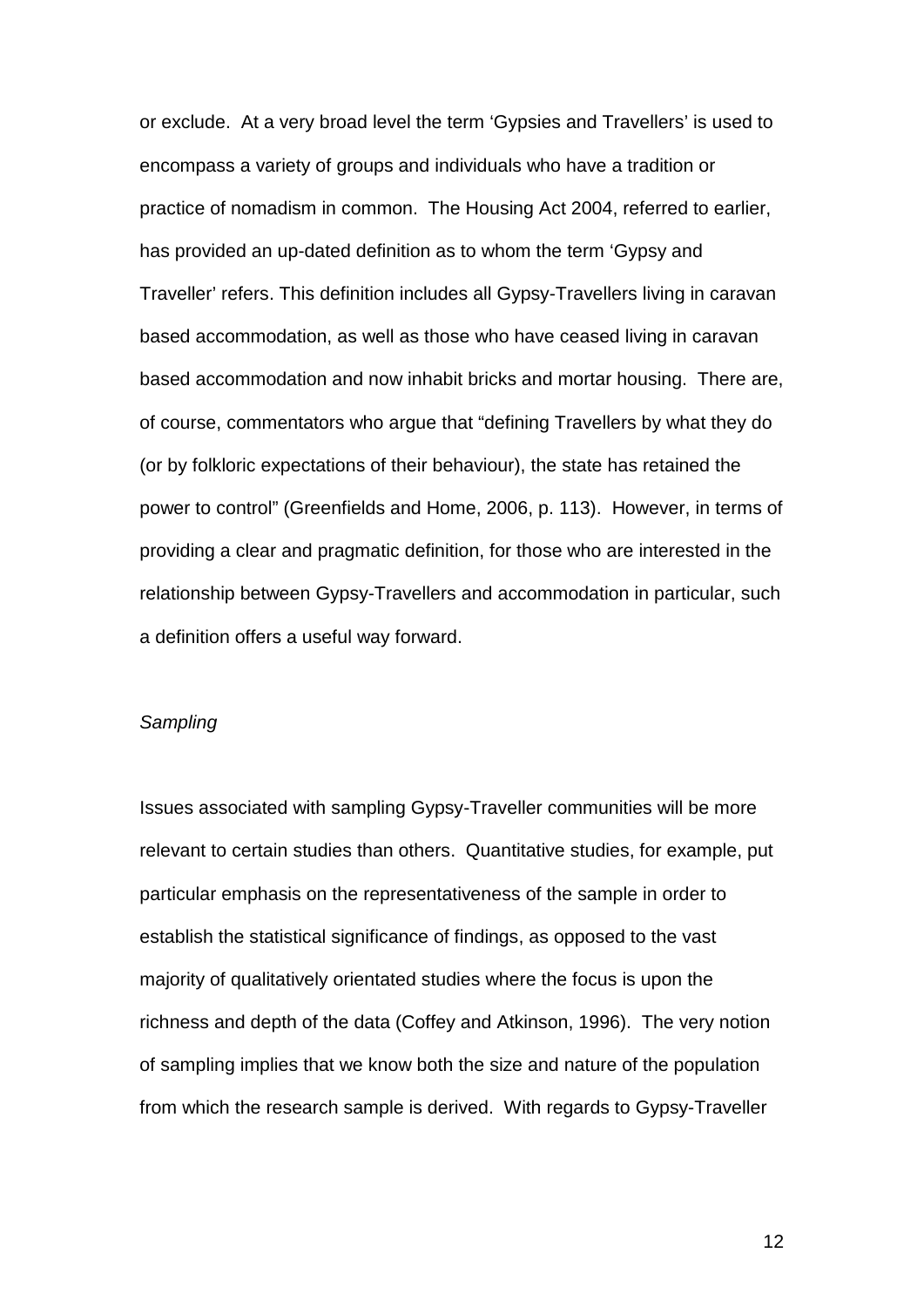communities, like many invisible or 'hard-to-reach' populations, we cannot know their size and nature with any level of certainty.

Accurately establishing a 'base population' of Gypsy-Travellers is possibly one of the most difficult things to achieve in a research project. As there are no definitive records of how many Gypsy-Travellers are currently living in England, the best estimate suggests a population of between 180,000 and 300,000 Gypsies and Travellers (Commission for Racial Equality, 2006). A significant number of people will live in caravan, chalet and vehicle based accommodation either on authorised sites or on some form of unauthorised pitch (roadside or development). In the latest available bi-annual Count of Gypsy and Traveller Caravans (July 2007), which is co-ordinated by the department for Communities and Local Government, there were 17,134 caravans recorded. This mechanism, however, is regarded as having a number of significant practical and operational problems (see Niner, 2004b).

Generally speaking, ascertaining a population of 'authorised' site dwellers is relatively unproblematic as official records of local authorities can be drawn upon. Unauthorised sites are much more difficult, given their transitory nature, in the case of 'roadside' encampments, but also the fact that local authorities and stakeholders may simply not be aware of some groups/individuals hidden away within their area, either on encampments or developments.

Furthermore, there is no reliable information about the number or location of Gypsy-Travellers in bricks and mortar accommodation. Local authorities and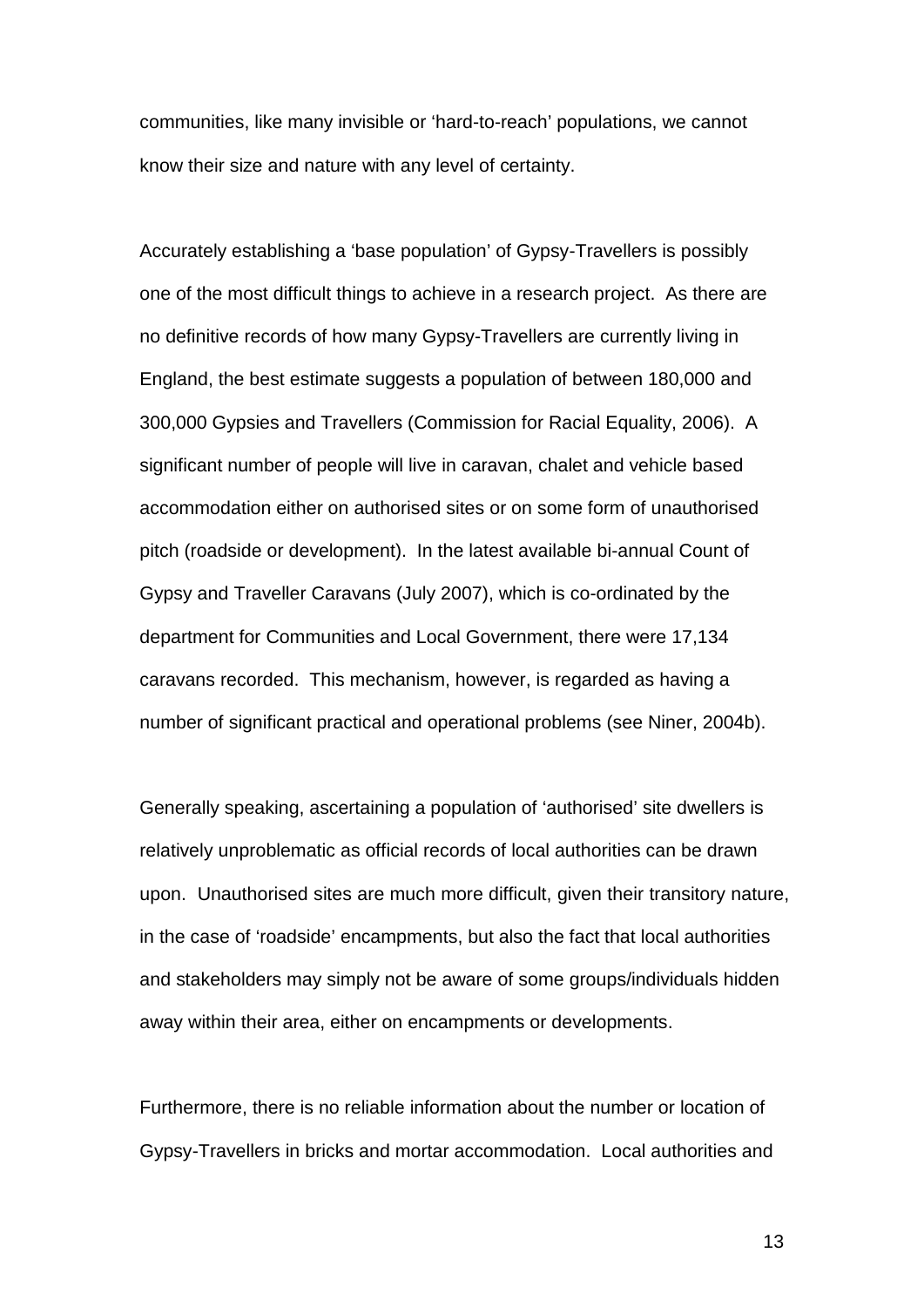other social landlords may have some information in relation to social housing allocations, or may have records indicating broad numbers. This will certainly not be the case for Gypsy-Travellers living in the private sector. Greenfields and Home (2006) have made a case for the use of data held by Traveller Education Services, who maintain a register of Gypsy-Traveller children engaged in schooling and/or home education. Whilst this is an additional useful data source, this does not tend to include children of Gypsy-Traveller families who are in an area for short periods of time, and those not engaged in schooling/education. Furthermore, it may exclude children who have been 'settled' in housing for long periods of time, as well as those individuals who do not have children. These records, like others, therefore only tend to tell part of the story and often rely on people's willingness to provide details of their ethnicity. Our experience, similar to that of Greenfields and Home (2006), is that, in reality, many individuals do not wish to provide such information due to fear of potential discrimination or harassment which, based on previous experience of members of the population, has been a sensible strategy (Ellis and McWhirter, 2008).

In essence, until data collection procedures catch-up with those applied to the 'mainstream' population, the sampling of Gypsy-Traveller populations for research has to follow a pragmatic approach.

#### *Engaging with Gypsy-Travellers*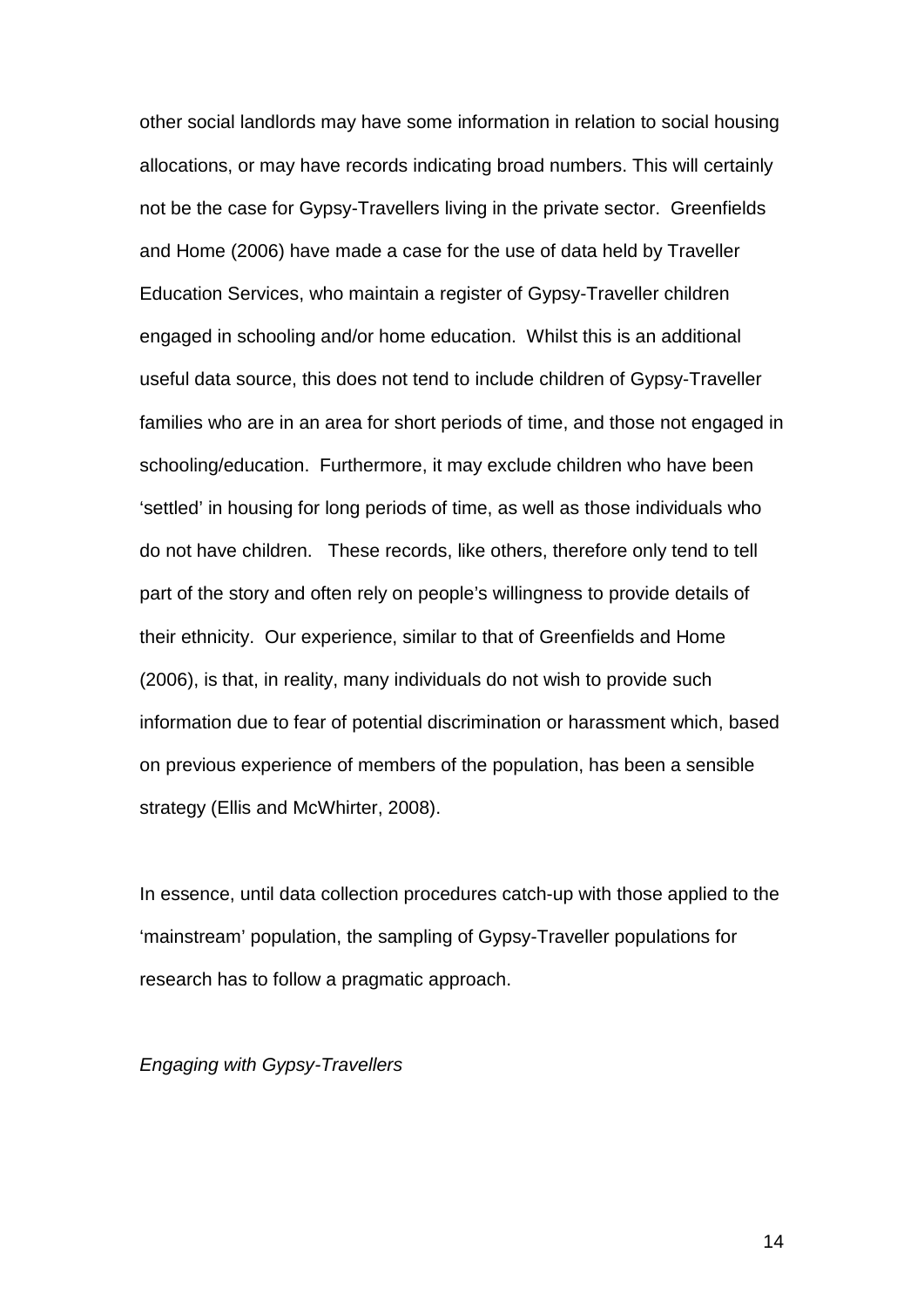One of the most important issues around research with Gypsy-Traveller populations relates to finding and making contact with people. For a number of years Gypsy-Travellers have been considered as one of the communities described as 'hard-to-reach' (MORI, undated; Van Cleemput and Parry, 2001). The term 'hard-to-reach', however, sometimes reflects a lack of knowledge on behalf of the researcher about how, who and where to contact certain groups or individuals, rather than an innate inclination for separateness of the group or individuals concerned.

Inextricably linked to 'engaging' with Gypsy-Travellers is initially finding people and then making contact. Finding caravan based Gypsy-Travellers, although challenging Gypsy-Travellers, is relatively unproblematic as caravans are easily identifiable dwellings. It should be noted, however, that the authors' have experienced instances where local settled community members did not know that they were living in close proximity to an authorised Gypsy/Traveller caravan site due to the (perhaps intentionally) hidden location.

Once a site has been located, the site manager, warden or a site resident can be an excellent first point of contact in order to enable dialogue about the research. The use of such 'gatekeepers', however, is not without its problems (Bloch 1999; Robinson, 2002). Site managers and residents may 'cherry pick' people to take part in order to present a preferred 'story', or the researcher may be viewed as being in collusion with the manager/resident and therefore inhibit participation, or the content of the views which are narrated. Regardless, such an approach is a practical way of making initial contact with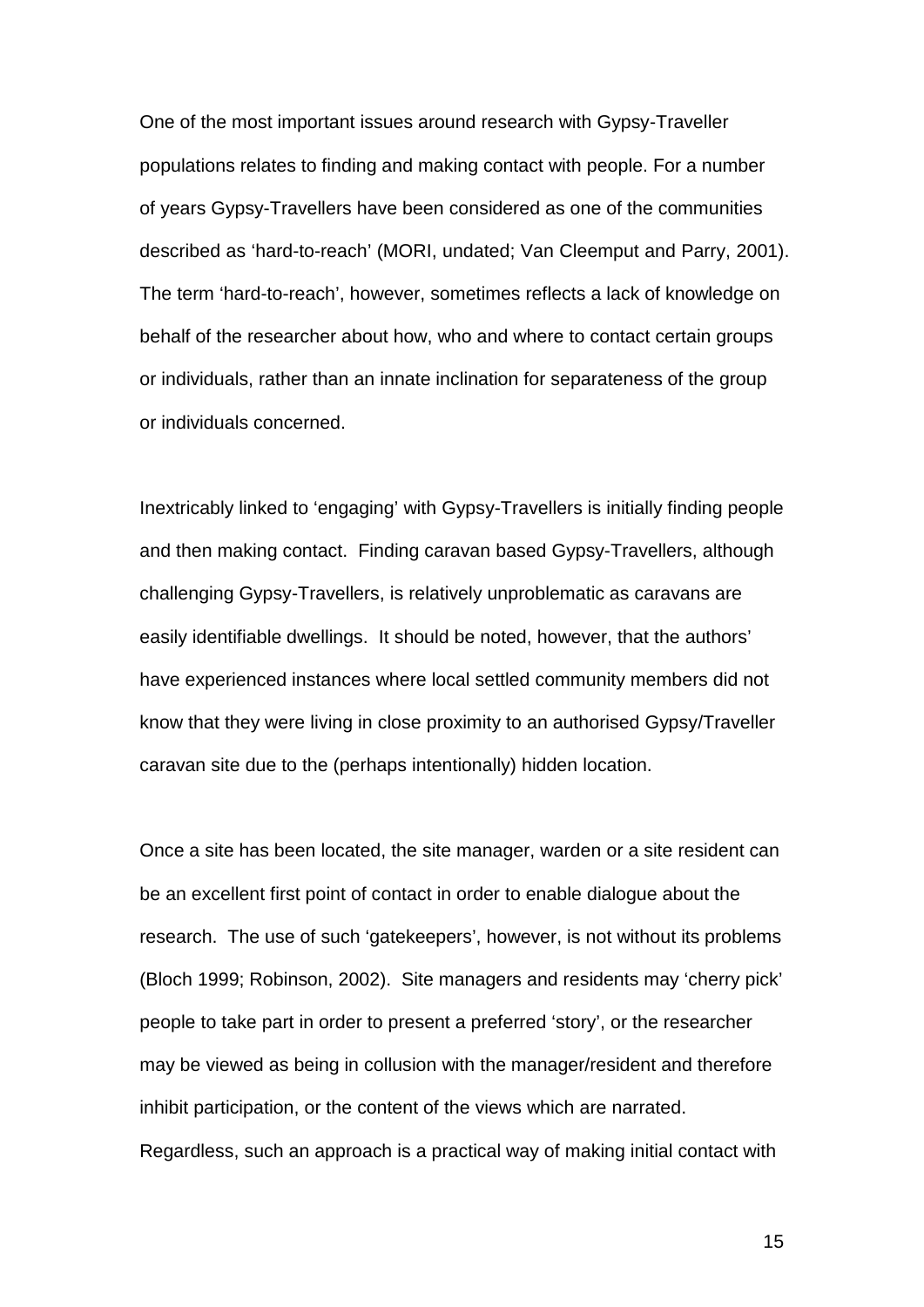certain individuals. However, researchers should consider making contact through other means, such as local community groups, other local authority officers, health workers and education services.

With regards to unauthorised sites, as highlighted previously, these are often more challenging to locate largely due to their transitory nature or their establishment in hidden or inaccessible areas. The use of inaccessible locations tends to be driven by a desire to remain hidden in order to reduce potential complaints about their presence.

Although locating and finding caravan based accommodation has its problems, the authors have been broadly successful in achieving high rates of contact on Gypsy-Traveller sites. The greatest access problems arise when attempts are made to engage with the unknown population of Gypsy-Travellers who reside within bricks and mortar accommodation. There is a general acceptance that finding and establishing meaningful contact can be a multifaceted and intensive process, requiring pragmatism and flexibility on the part of the researcher. Greenfields and Home (2006), with reference to their work, found that making contact with 'housed' respondents was helped to a significant extent by 'snowball' sampling methods, whereby referrals were made by other respondents. The use of 'snowball' sampling is often regarded as one of the best methods of accessing hidden or vulnerable populations, in the absence of a sampling frame (Bloch, 1999). It is an approach that has been utilised within the authors' studies, coupled with the achievement of interviews through contacts of Gypsy-Travellers who have been trained and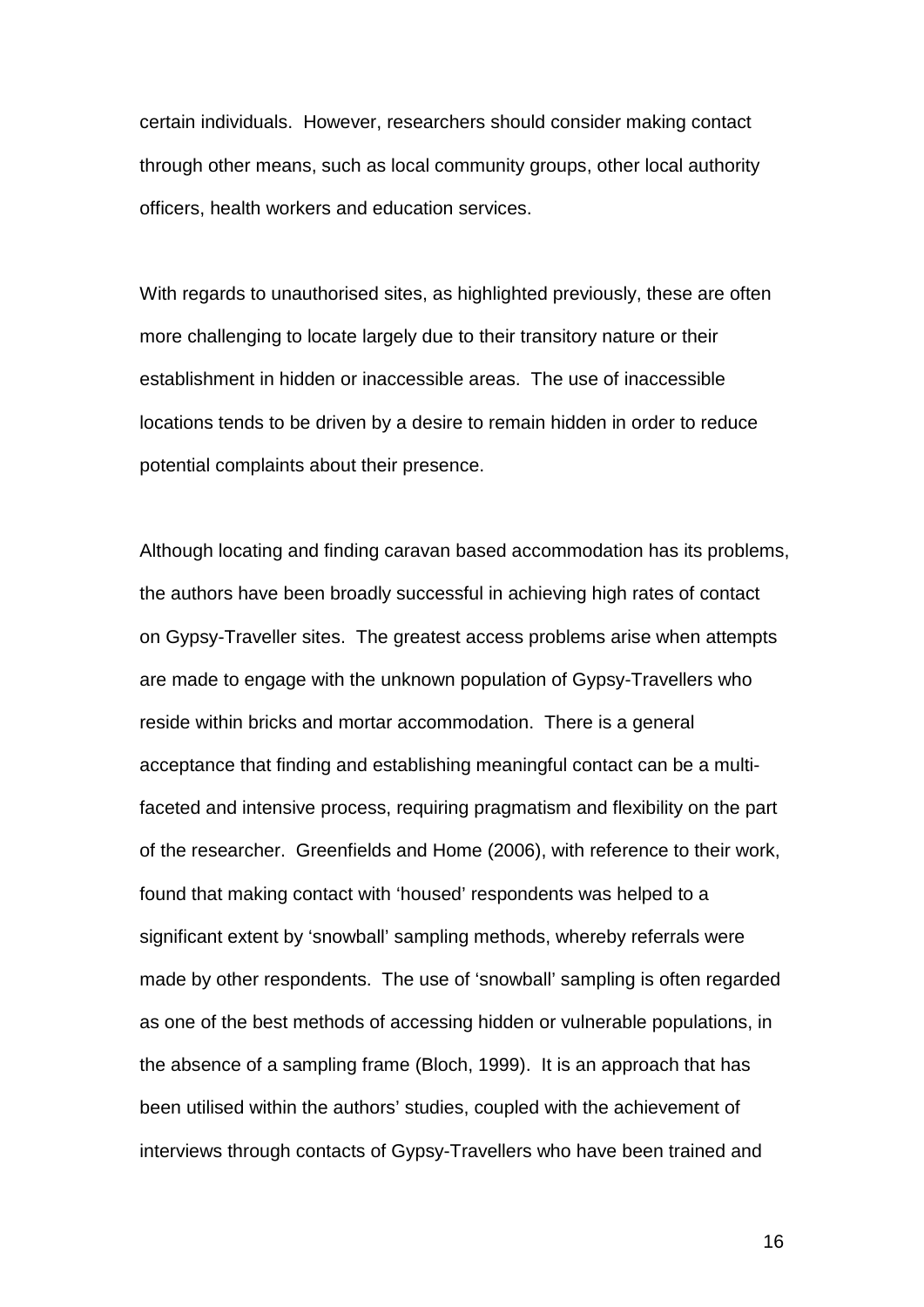employed as 'Community Interviewers/researchers'. In addition, other stakeholders such as education and health workers can also be useful points of contact; however, there will be over-riding issues of data protection which need to be considered, as will the time and resource implications of assisting researchers.

The more 'traditional' methods of advertising for research participants, such as flyers and posters often have limited success, given some of the issues around literacy in Gypsy-Traveller communities. More success can be achieved by 'opportunistic sampling methods' (Home Office, 2003), whereby researchers are able to find potential participants by being in a particular location; for example, finding participants at events or sites. What is clear is that researchers need to seek multiple, and often innovative, ways to access Gypsy-Traveller populations in order to include not only those who are visible, and/or 'connected', but also those who are marginalised (Garland *et al*, 2006). However, simply 'accessing' Gypsy-Traveller populations will be meaningless if issues associated with empowerment are not adequately considered (Greenfields, 2007).

#### *Involvement, trust and power*

During the fieldwork of one particular study, it was suggested to the authors' that, until very recently, Gypsy-Traveller communities have been a "*closed shop*" and that the communities should have nothing to do with the recent waves of research. There are a number of different issues elicited by this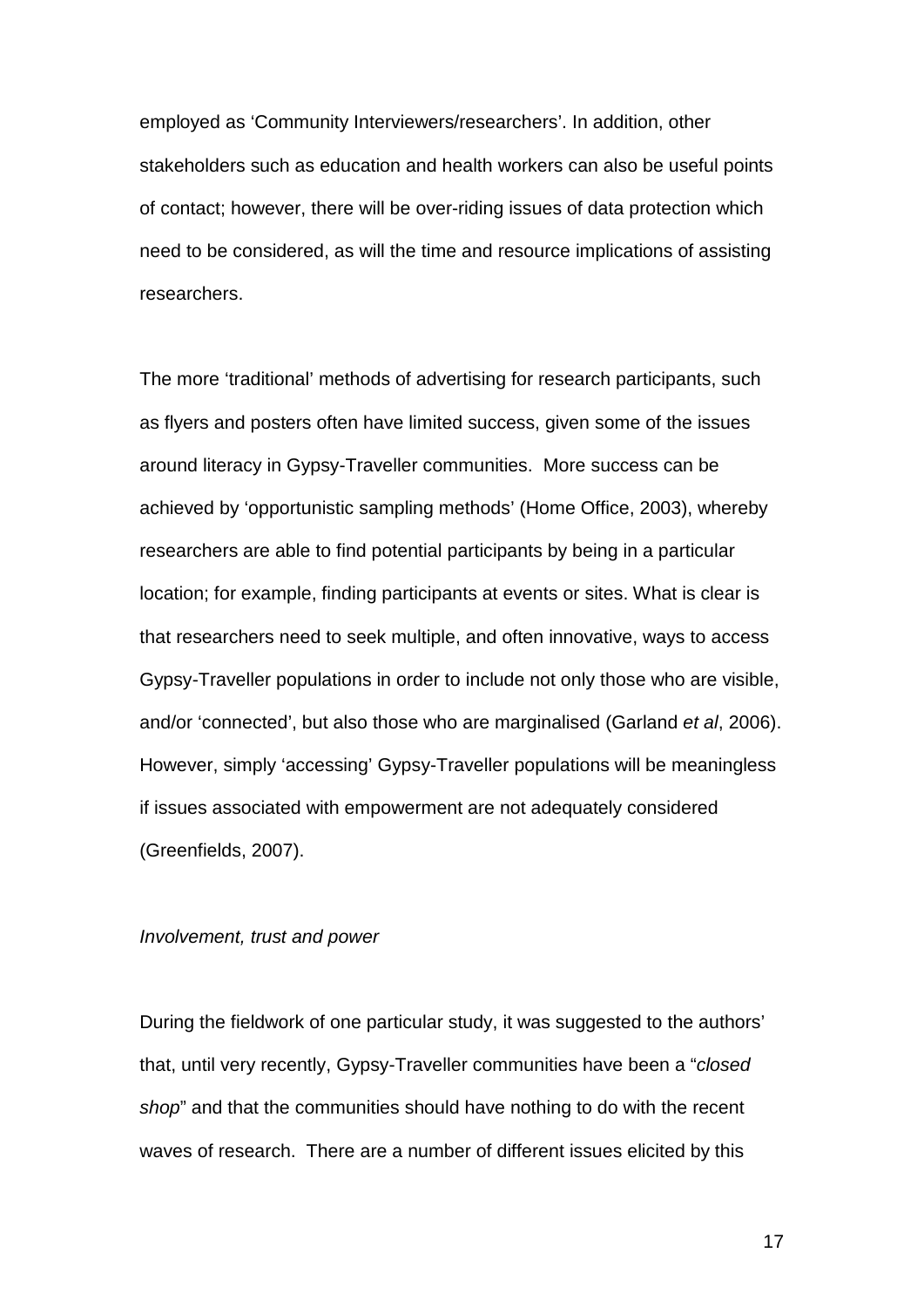remark. Firstly, until quite recently, similar to many other 'hidden' groups, Gypsy-Travellers have received very little attention with regards to their needs; indeed, they have been found to be the most discriminated communities in UK society (Stonewall, 2003; Commission for Racial Equality, 2006). When Gypsy-Travellers have been the focus of research, it has sometimes been as 'research subjects' (Greenfields and Home, 2006), rather than having an active role and being fully engaged in the research. As a result, there can be a reluctance to take part in something that is perceived to have very little effect on their lives; a perception based on sensible logic given the decreasing levels of well-being and increasing inequalities faced by Gypsy-Travellers (Cemlyn *et al* 2009). In some areas of the UK where the authors have worked, the increasing focus on Gypsy-Travellers has led to what Robinson (2002) describes as 'research fatigue'. Indeed, in one particular study, the attitude of some respondents was very much '*less talk, more action*' as they had grown increasingly tired of being consulted with, particularly when there was very little action or change in their circumstances. Some commentators characterise this as 'helicopter research':

"where well-meaning researchers arrive, collect data, often of a descriptive kind, and leave. The community awaits the next round of research" (Smith and Pitts, 2007, p.7).

It was also not uncommon, given the increase in research with Gypsy-Travellers, coupled with their nomadism, for people to be interviewed more than once in separate locations. Consequently, such research can lead to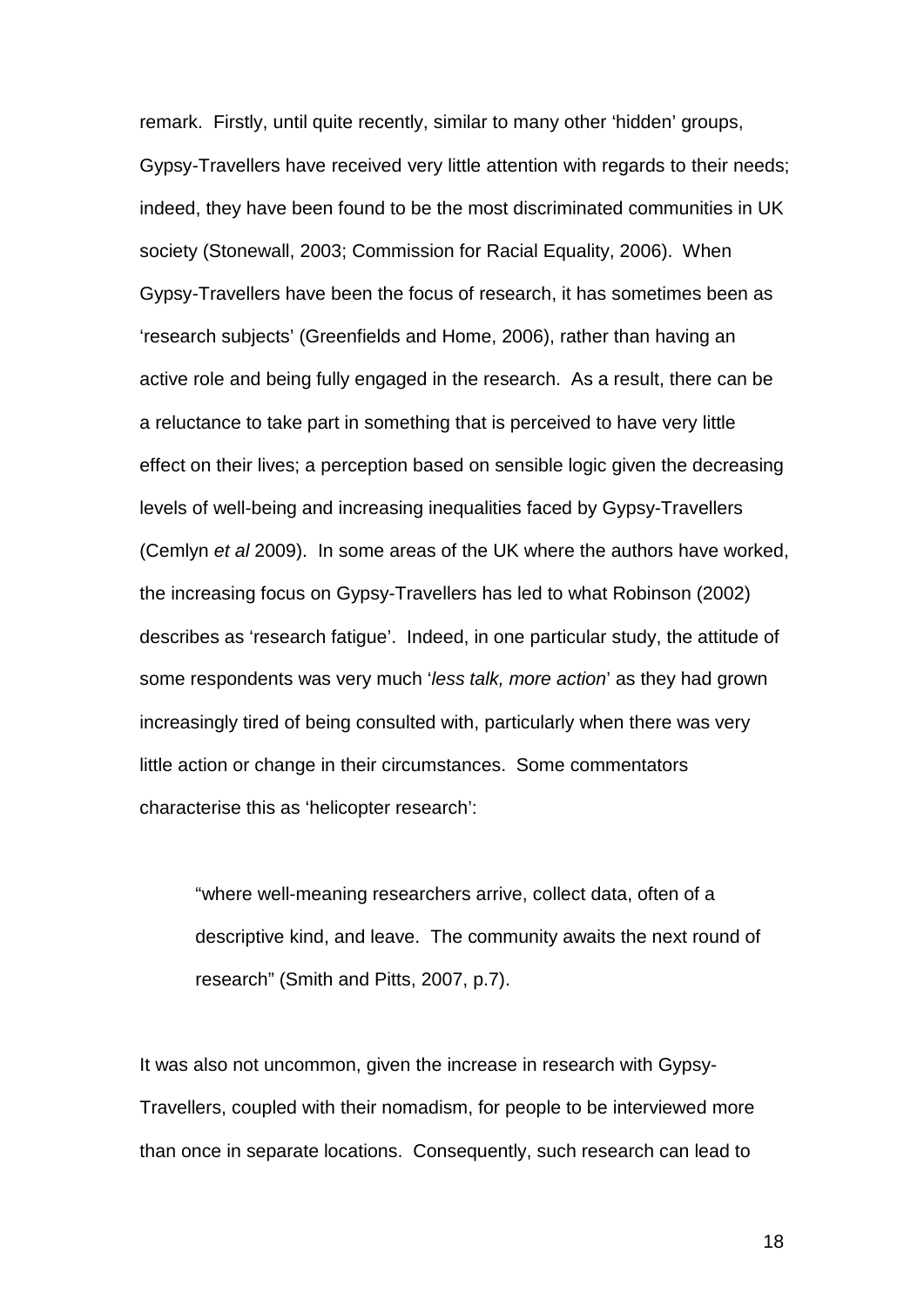disillusioned individuals/communities, who are less and less likely to participate in studies, despite the often well intentioned aim of most research to assist in the development and improvement of services and/or policies.

It is becoming increasingly common for researchers to offer something to research participants to compensate for their participation. As Robinson (2002) highlights:

"We need to remember that when we ask people to be interviewed we are asking them not just to tell us their stories but also give us their time" (p.65).

Some researchers offer a small token of appreciation for their time, which helps maintain a valuable research relationship, and this is endorsed by certain government departments (Robinson, 2002). Similarly, in the authors' studies, where individuals were invited to take part in interviews there was also the opportunity to enter a prize draw.

It is recognised that there are arguments against offering forms of payment to participants relating to issues of coercion. Hollway and Jefferson (2000), however, see the use of a reward/payment being intertwined with issues of power, arguing that paying interviewees helps to equalise the researcher– participant relationship. They highlight that criticisms of payment are often linked to the perception of it influencing the free will of an individual to participate or not in a given study. However, when asking for participation in a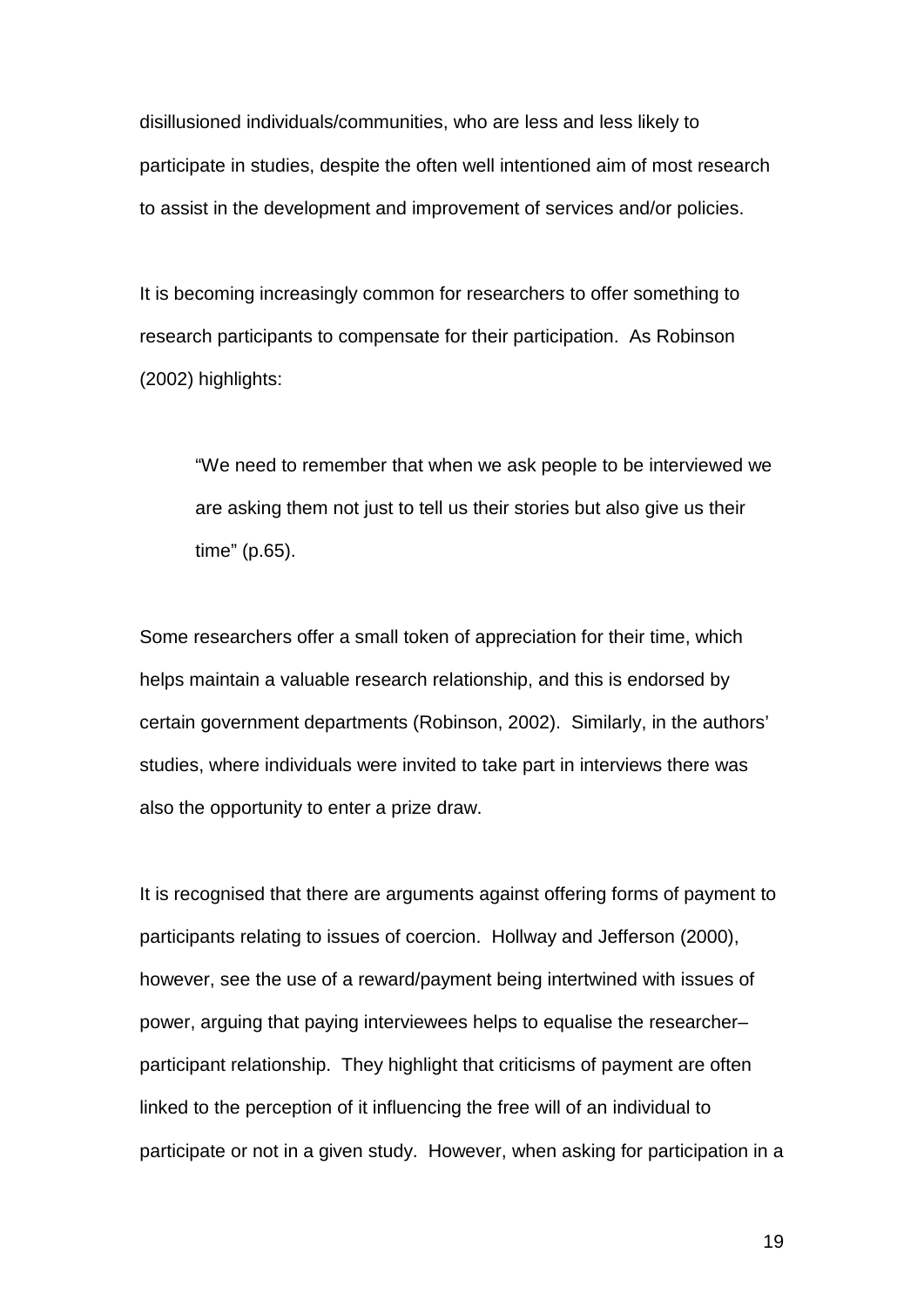study, particularly with those people experiencing financial deprivation, remuneration for their time is important, and also signifies a mark of respect for the value of their participation.

The second issue raised by the remark revolves around the suspicion of researchers (and most officialdom and 'collectors of information') in the minds of many Gypsy-Travellers, particularly with regards to the motives of the research and the use that will be made of any information obtained. As with all ethical research, there is a need to ensure that participants understand the purpose of the research and what the findings will be used for. Although these are basic requirements in order to ensure people have given their informed consent to take part in the research process, there is a wider issue of managing expectations. Research can, and does, lead to significant improvements in knowledge, policy and individual well-being. However, what must be considered is that not every piece of research will make an immediate difference to people's everyday lives, but rather may form part of a longer process of evidence-based policy making and change. The need to be transparent and realistic, in terms of expectations, is vital. If there is a mistaken belief that research will lead to an immediate change in their lives – for example, the achievement of an authorised pitch – and this is not delivered, this will inevitably compound any existing inequalities, as well as creating disillusionment, as highlighted above.

Although payment is often welcomed, we have found simply 'being heard' and involved in research is sometimes worth far more. Such an approach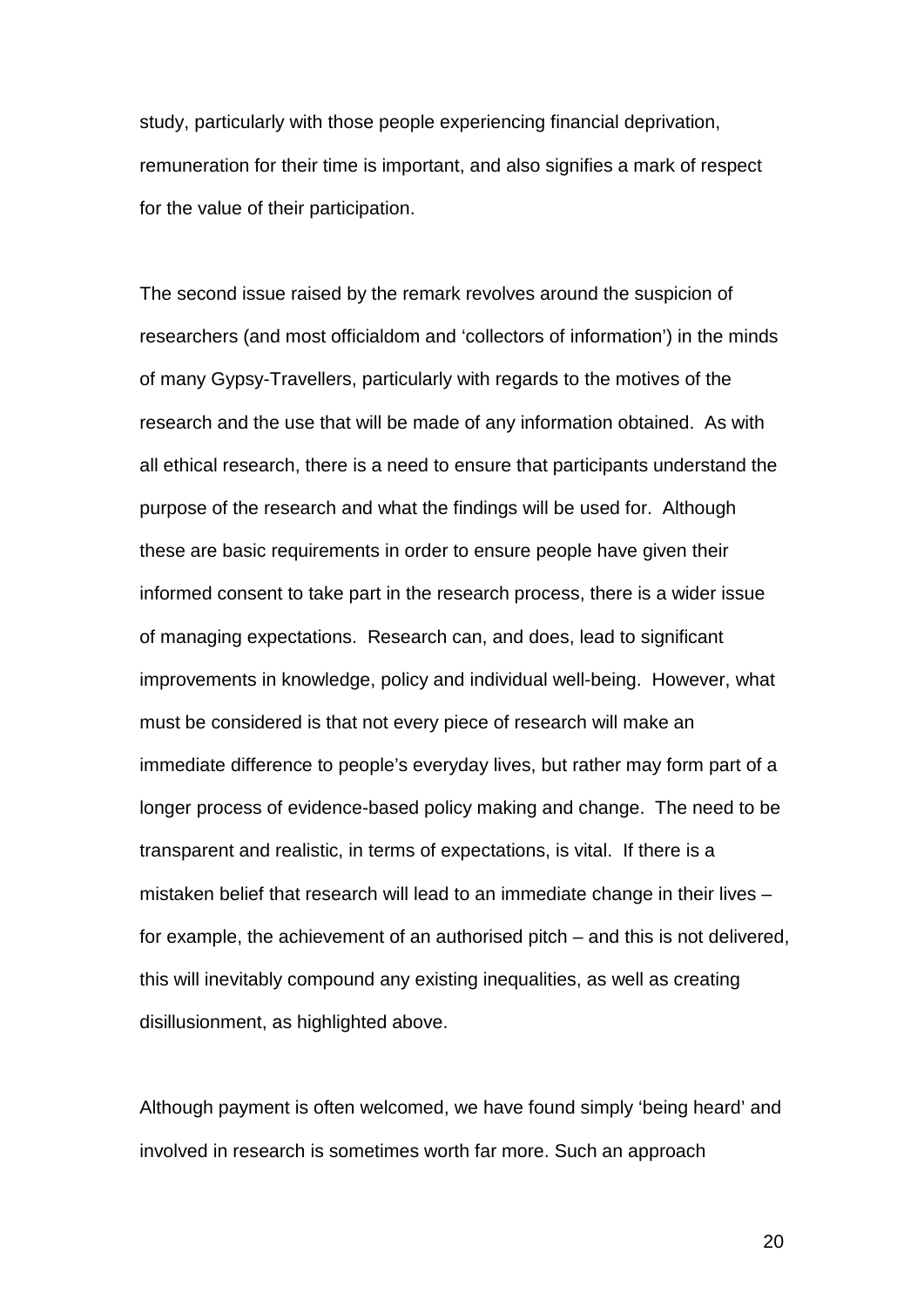demands more participatory based methods (Mayo and Rooke, 2008) and some researchers, the authors included, have begun to use this approach in research with Gypsy-Traveller communities (Greenfields and Home, 2006; Brown et al, 2007; Lomax, 2008) as one way of ensuring that the research instigates a process of empowerment for Gypsy-Travellers and enlightenment for the researchers and commissioners. Such participatory based approaches emerged originally from working with oppressed or powerless people and groups in developing countries (Fals-Borda and Anishur Rahman, 1991; Hall, 1993). Such work was significantly influenced by the work of Freire (1970), and others, and aligned with the emancipatory agendas of social movements. Maguire (1987) argues that the approach is a way for "researchers and oppressed peoples to join in solidarity to take collective action, both short and long term, for radical social change" (p. 29).

As well as the benefits this approach provides for the improvement of power relations between the 'researched' and the 'researcher', it also offers significant practical benefits. As the authors, and others, have found (Greenfields and Home, 2006), involving members of the communities who are the focus of the study in the research process helps in a myriad of ways, including: helping to ensure the questions being asked are appropriate; ensuring methods of consultation are as unintrusive as possible; providing the research team with an understanding of some of the subtle cultural 'do's and don'ts'; and, making contact with people who are either suspicious of participating, 'hidden', and/or difficult to engage. The community involvement or participatory approach is not a new one, and the success of such an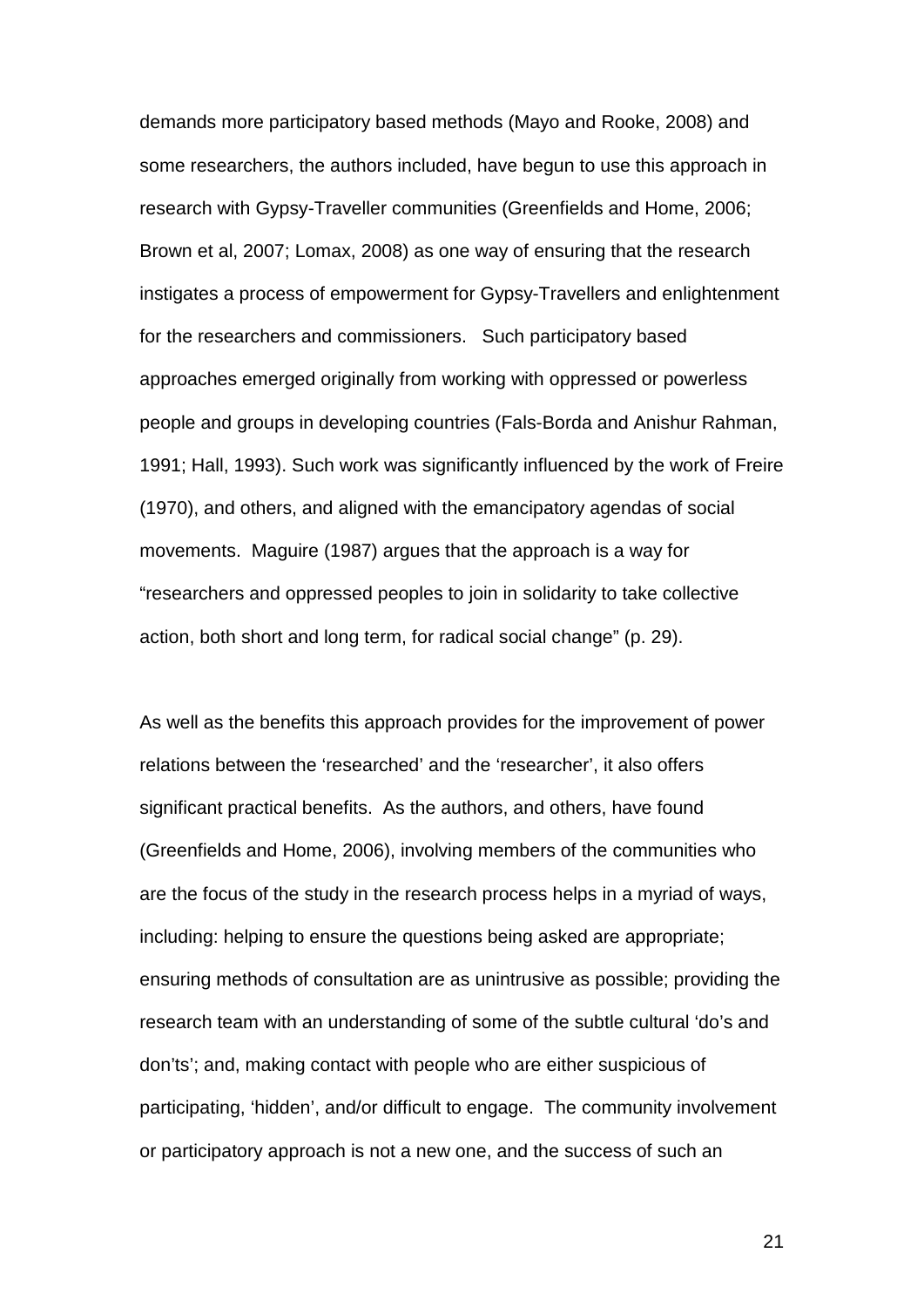approach is usually determined by the role of community members within the research team. Studies where community members are treated as additional interviewers may have less success and fewer benefits than those where community members have helped guide the research team throughout the research process. As Temple and Steele (2004) comment:

"research has shown that when engagement with communities is based on the long term, is adequately resourced and leads to observable change, communities become less hard to reach and less antagonistic towards future research. Such positive moves have been based on community development and capacity building rather than on parachuting in outsiders with pre-defined, often inappropriate, measurement tools and objectives" (p.553).

Within the context of research with Gypsy-Travellers, although the approach is championed by a number of researchers (Greenfields and Home, 2006), including the authors', as well as Gypsy-Traveller 'community leaders', who argue that people are reluctant to communicate with 'outsiders', the involvement of community members in research is far from unproblematic. The authors have noted that various difficult issues can arise, which include: identifying suitable potential community researchers; quality control process and consultations; achieving mutual cultural understanding; and, ensuring partnership working. Although not insurmountable, careful consideration needs to be given to how these issues are approached as they can threaten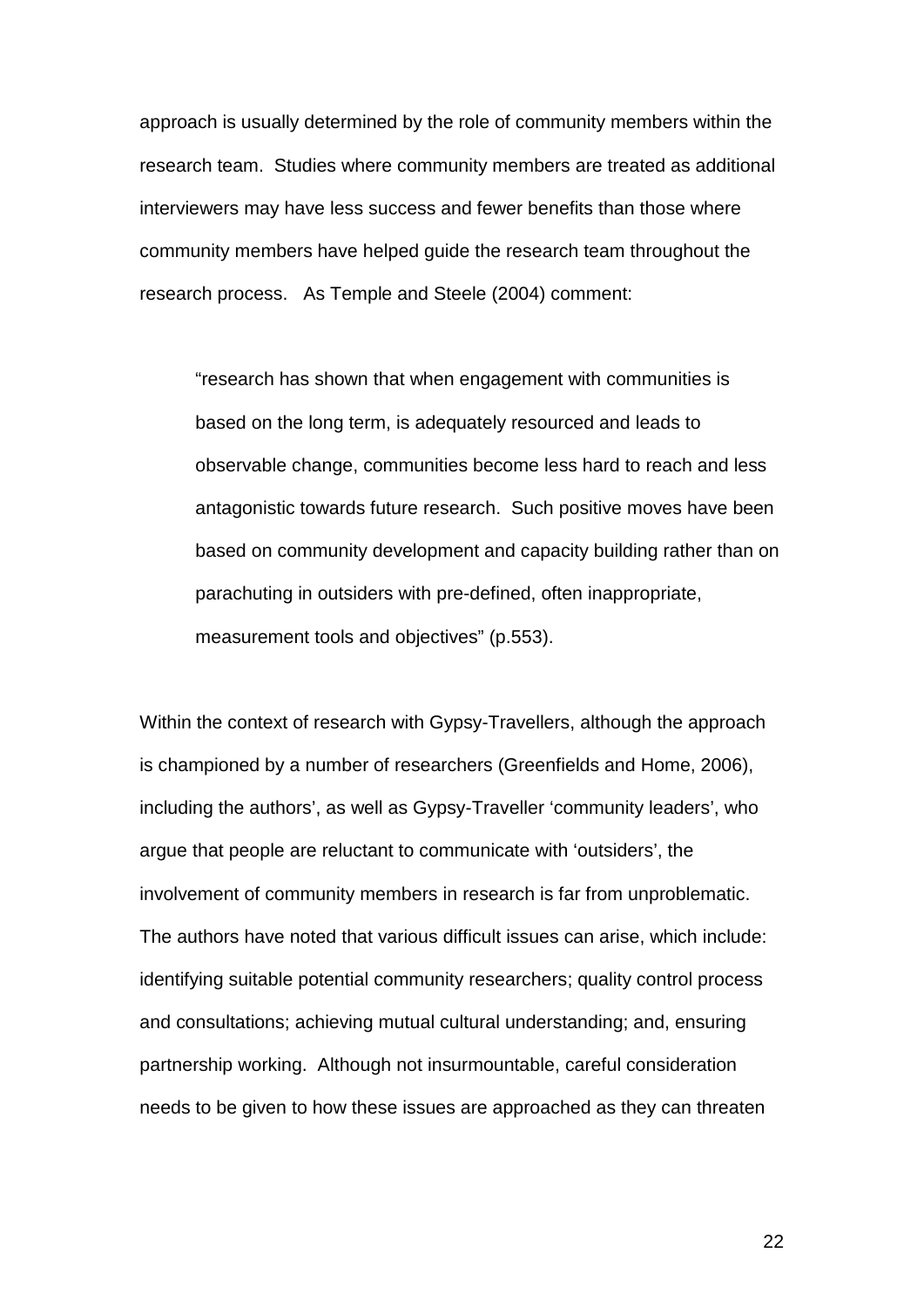the validity and reliability of the research, and how it is received once completed.

#### *Reporting the research*

The final issue to be raised is inextricably linked to the entire research process and is concerned with dissemination of the research findings. For academic researchers, or academically minded practitioner researchers, dissemination typically means reporting findings in refereed articles, conference papers and/or book chapters. Such approaches, however, are clearly insufficient when trying to inform those who took the time to help generate the data for the research about its outcomes.

Furthermore, Robinson (2002) highlights concerns about researchers who "breezed in promising the earth, gained their co-operation and were never seen again" (p.65). It is therefore important that a range of strategies are adopted in order to ensure that participants have the opportunity to receive the findings of the research and that dissemination to community members is as effective as possible. Given the varying literacy levels and nomadic nature of some Gypsy-Traveller communities, this may require innovative dissemination approaches. Appropriate options may include: community reports, workshops, leaflets, audio reports, and media coverage (both specialised and general).

#### **Conclusion**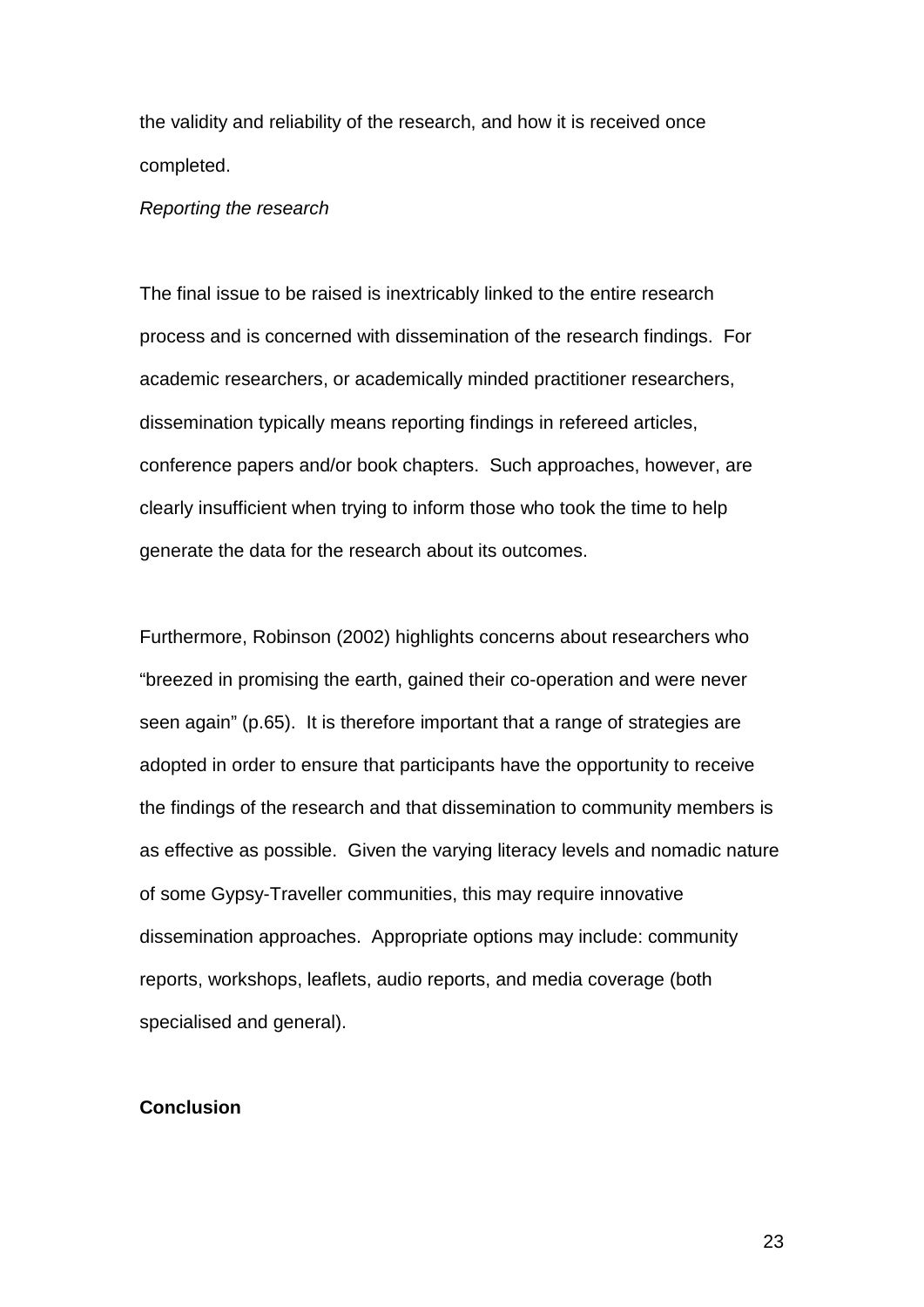The increase in research with Gypsy-Travellers in England has highlighted, often through trial and error, some of the crucial issues to consider when researching groups who, until recently, have been relatively hidden and are often suspicious of the purpose of research.

What is apparent is that the research that has been undertaken over the past few years is by no means an end point. Rather, it is only the beginning, as local authorities, health workers, education professionals, community groups and academic researchers will all be looking in greater detail at how best to meet the myriad of needs of Gypsy-Travellers and reduce inequality. The communities who live under this generic term remain one of the most excluded communities in the UK today. Consequently, researchers need to ensure that they consider how this disempowerment impacts upon the research process and how the research process can serve as an agent of community development and social justice. Such principles of 'doing research' extend beyond Gypsy-Travellers within England or the UK and reflect the complexity of many communities across the globe.

It is hoped, and anticipated, that exclusion of Gypsy-Traveller communities will lessen over the coming years as the recent housing and planning legislation and policy takes root and the increase in suitable accommodation options impacts on other service and policy areas. Until that time, however, and possibly beyond, 'doing research' will have to be a responsible and adapted process in order for the experience and resulting findings to be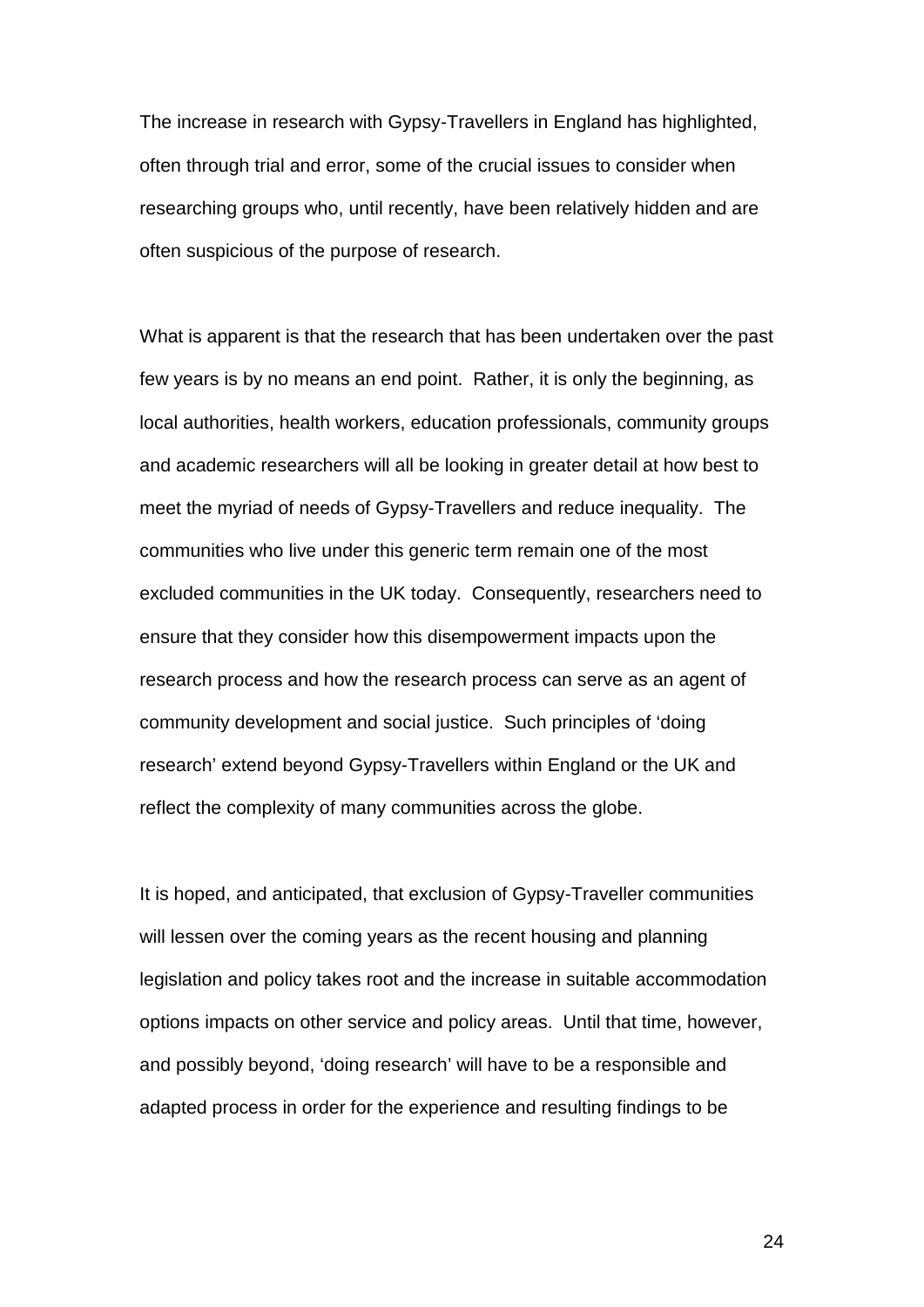meaningful for both Gypsy-Traveller communities and those carrying out and commissioning the research

#### **References**

Anderson, B. (2007) A Very Private Business, *European Journal of Women's Studies*, 14, 3: 247-264.

Anderson, B., Ruhs, M., Rogaly, B. and Spencer, S. (2006) *Fair enough? Central and Eastern European migrants in low-wage employment in the UK*, Oxford: COMPAS.

Bancroft, A. (2005) *Roma and Gypsy-Travellers in Europe: Modernity, Race, Space and Exclusion*, Aldershot: Ashgate.

Bhopal, K. (2004) 'Gypsy Travellers and Education: Changing Needs and Changing Perceptions', *British Journal of Educational Studies*, 52, 1: 47-64.

Bloch, A. (1999) 'Carrying out a Survey of Refugees: Some Methodological Considerations and Guidelines', *Journal of Refugee Studies*, 12, 4: 367-383.

Brown, P. (2005) *Life in dispersal: Narratives of asylum, identity and community*, Unpublished doctoral thesis, Huddersfield: The University of Huddersfield.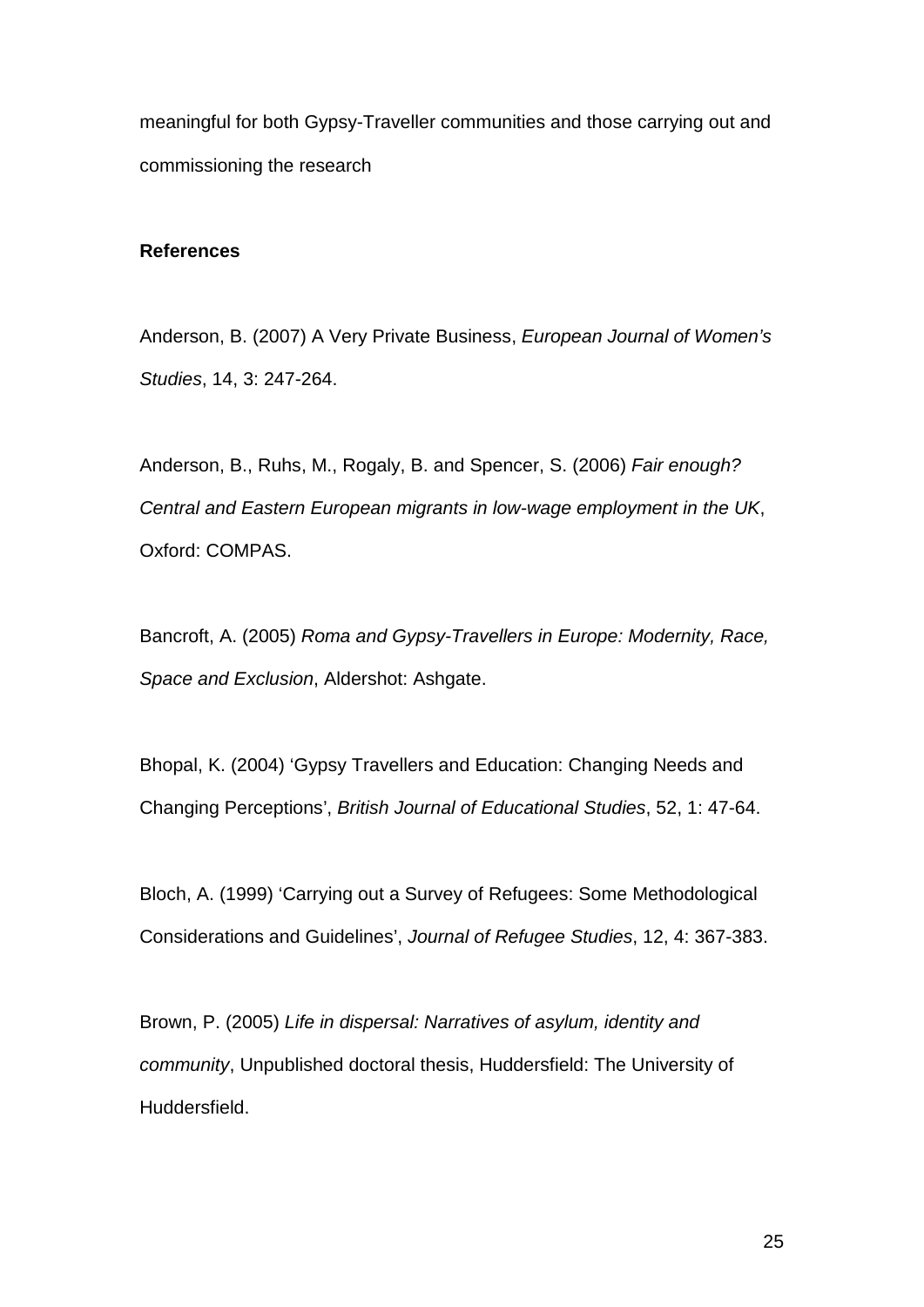Brown, P. (2008) 'Immigration, Settlement and Cultural Diversity – From Objectivist to Interpretivist Research Methods', in P. J Maginn, S. Tonts and S. Thompson (eds) *Qualitative Urban Analysis: An International Perspective*, London: Routledge: 135-153.

Brown. P., Hunt, L., Steele, A. and Niner, P. (2007) *North West Gypsy and Traveller Accommodation Assessments: A Good Practice Guide*, Salford: The University of Salford.

Cemlyn, S. (2008) 'Human Rights and Gypsies and Travellers: An Exploration of the Application of a Human Rights Perspective to Social Work with a Minority Community in Britain', *British Journal of Social Work*, 38, 1: 153-173.

Cemlyn, S., Greenfields, M., Matthews, Z., Whitwell, C. and Burnett, S. (2009) *Inequalities experienced by Gypsy and Traveller communities: A review,* University of Bristol/Buckinghamshire New University/Equality and Human Rights Commission.

Clark, C. (2006) 'Who are the Gypsies and Travellers of Britain?', in C. Clark and M. Greenfields (eds) *Here to Stay: The Gypsies and Travellers of Britain*, Hatfield: University of Hertfordshire Press: 10-27.

Clark, C. and Greenfields, M. (2006) *Here to Stay: The Gypsies and Travellers of Britain*, Hatfield: University of Hertfordshire Press.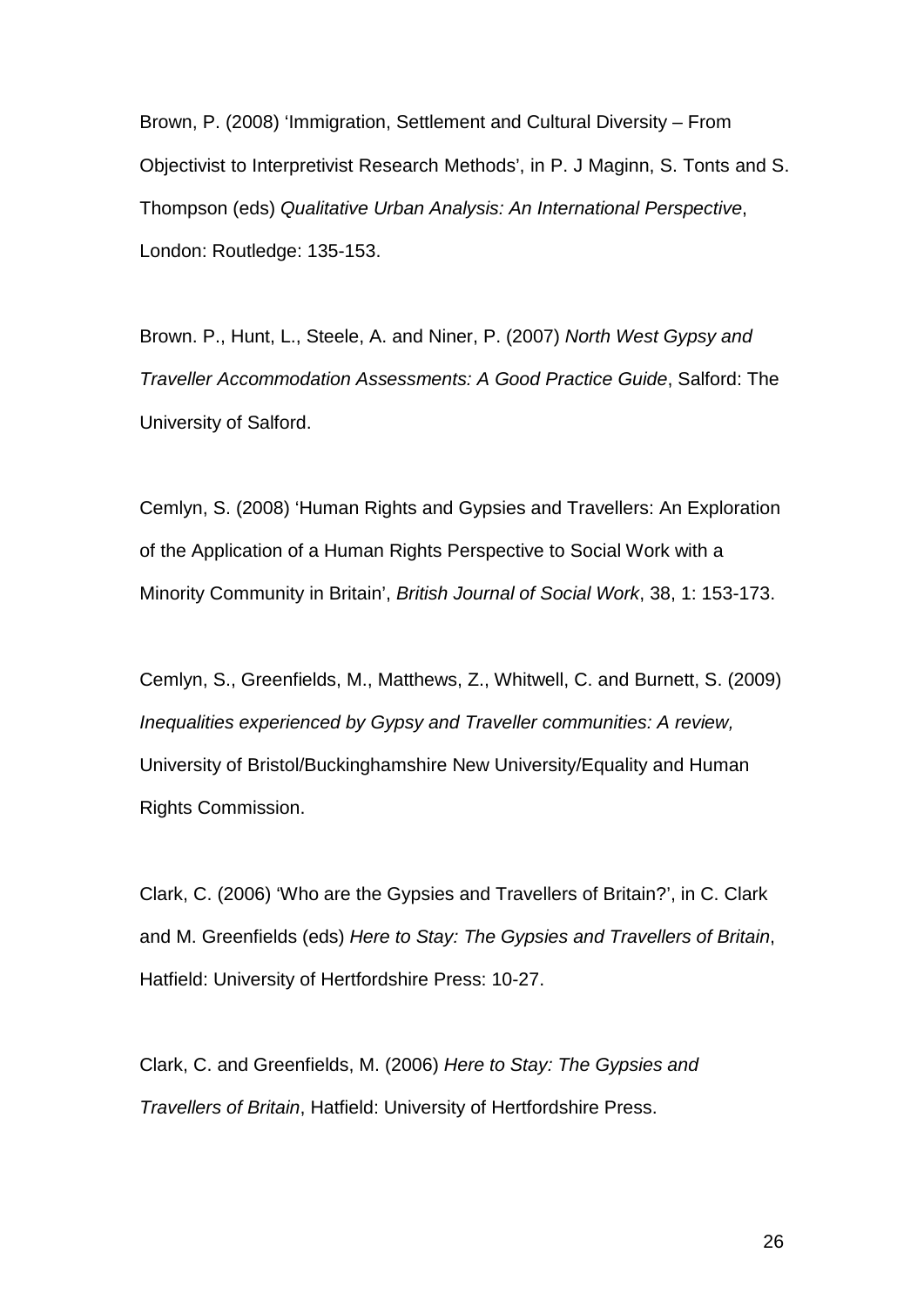Coffey, A. and Atkinson, P. (1996) *Making Sense of Qualitative Data: Complementary Research Strategies*, London: Sage.

Commission for Racial Equality (CRE) (2006) *Common Ground: Equality, good race relations and sites for Gypsies and Irish Travellers*, London: CRE.

Communities and Local Government (2008) *Government Response to: The Road Ahead: The Final Report of the Independent Task Group on Site Provision and Enforcement for Gypsies and Travellers*, London: Department for Communities and Local Government.

Crawley, H. (2004) *Moving Forward: The Provision of Accommodation for Travellers and Gypsies*, London: Institute of Public Policy Research.

Derrington, C. and Kendall, S. (2007) 'Challenges and Barriers to Secondary Education: The Experiences of Young Gypsy Traveller Students in English Secondary Schools', *Social Policy and Society*, 7, 1: 119-128.

Ellis, G. and McWhirter, C. (2008) 'Land-use Planning and Traveller-Gypsies: Towards Non-prejudicial Practice', *Planning Practice and Research*, 23, 1: 77- 99.

Fals-Borda, O. and Anishur Rahman, M. (1991) *Action and Knowledge Breaking the Monopoly with Participatory Action Research*, New York: The Apex Press.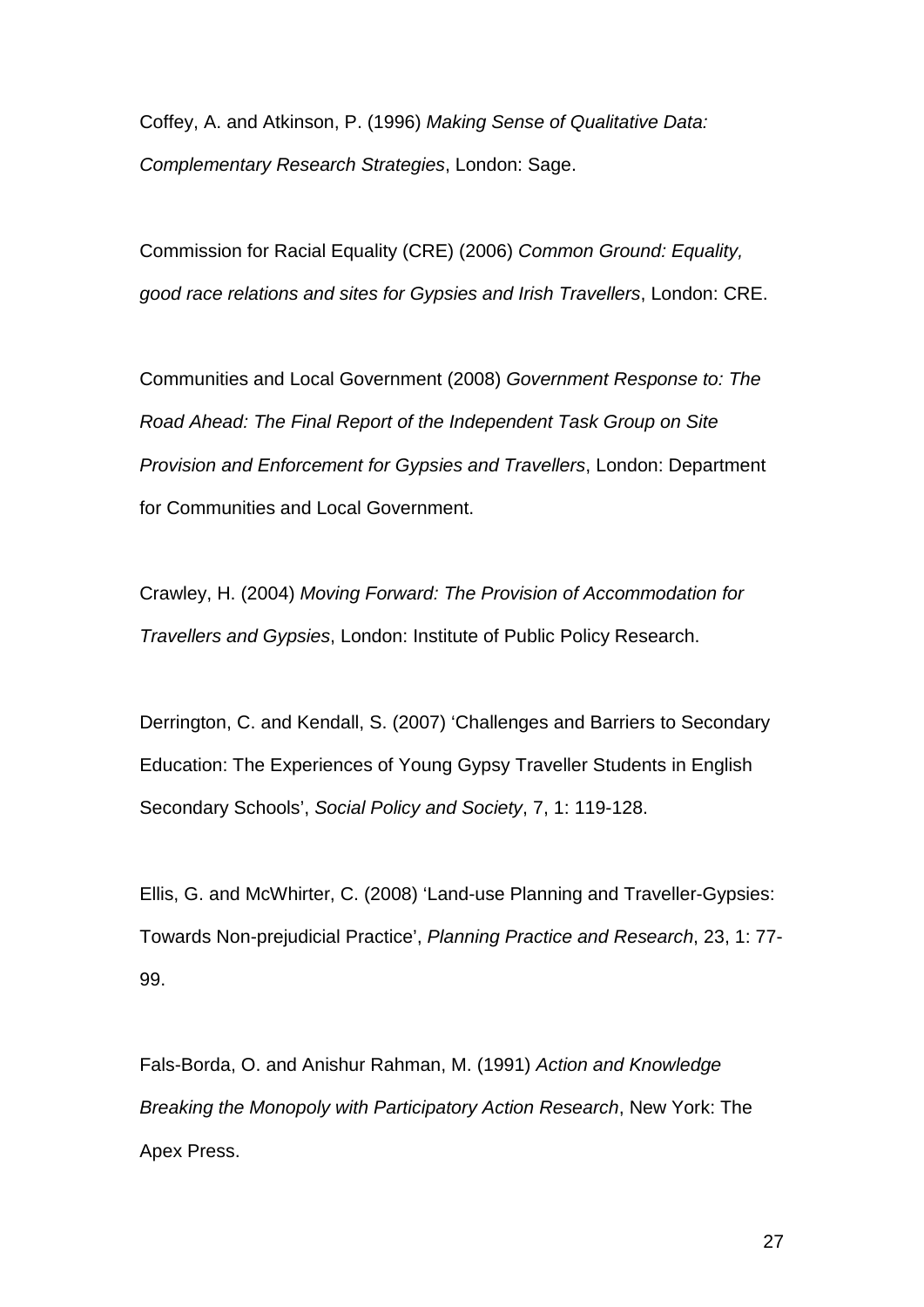Friere, P. (1970) *Pedagogy of the Oppressed*, New York: Seabury Press.

Garland, J., Spalek, B. and Chakraborti, N. (2006) 'Hearing Lost Voices: Issues in Researching 'Hidden' Minority Ethnic Communities', *British Journal of Criminology*, 46: 423-437.

Greenfields, M. and Home, R. (2006) "Assessing Gypsies' and Travellers' needs: Partnership working and "The Cambridgeshire Project''', *Romani Studies*, 16, 2: 105-131.

Greenfields, M. (2007) 'Accommodation Needs of Gypsies/Travellers: New Approaches to Policy in England', *Social Policy & Society*, 7, 1: 73-89.

Greenfields, M. (2009) 'Gypsies, Travellers and accommodation', *Better Housing Briefing 10*. Race Equality Foundation.

Gunaratnam, Y. (2003) *Researching 'Race' and Ethnicity: Methods, Knowledge and Power*, London: Sage.

Hall, B. (1993) 'Introduction', in P. Park, M. Brydon-Miller, B. Hall and T. Jackson (eds) *Voices of Change: Participatory Research in the United States and Canada*, Toronto: OISE Press.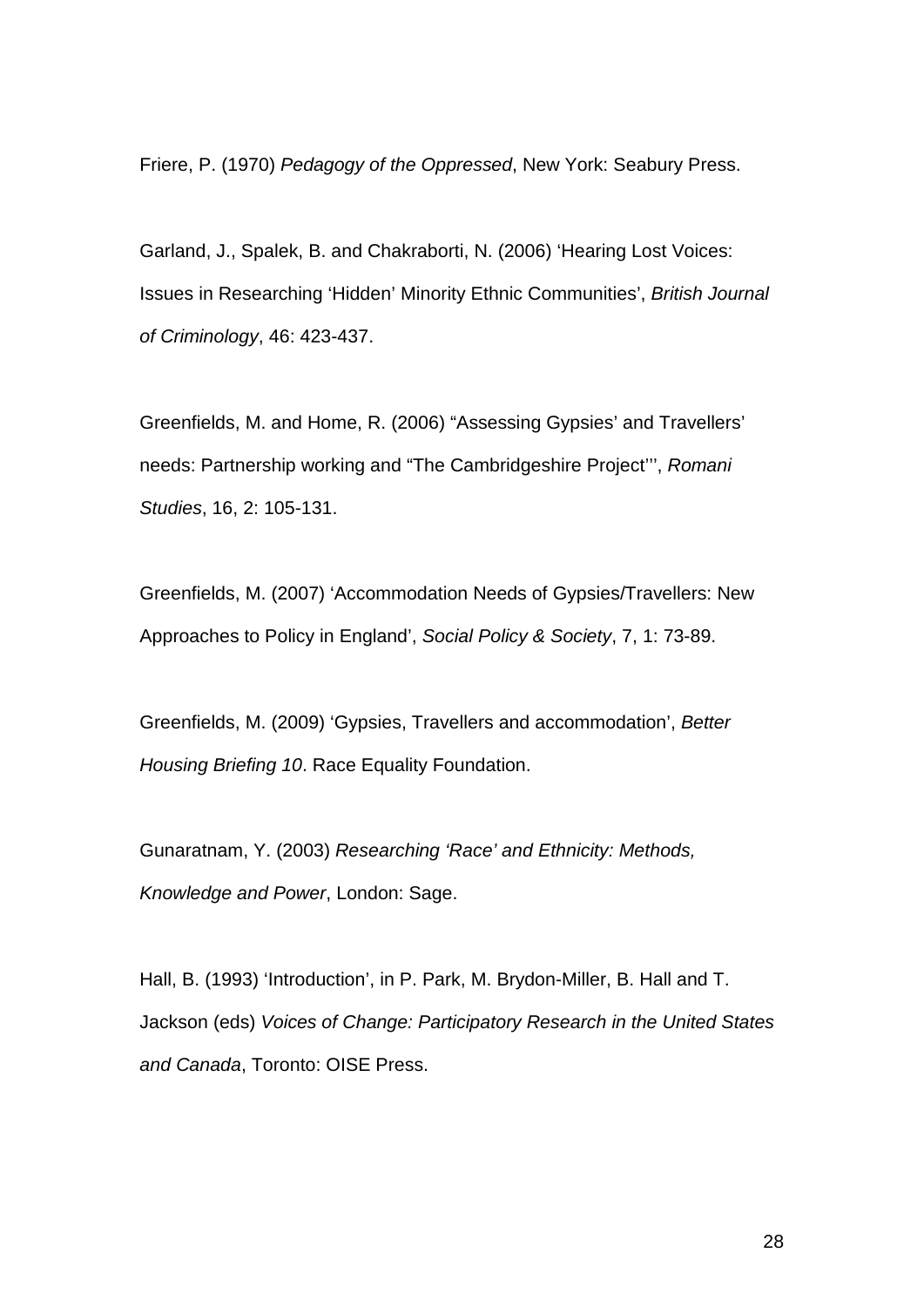Hawes, D. and Perez, B. (1996) *The Gypsy and the State: The Ethnic Cleansing of British Society*, Bristol: The Policy Press.

Home Office (2003) *One problem among many: drug use among care leavers in transition to independent living*, London: HMSO.

Hunt, L. (2008) 'Women asylum seekers and refugees: Opportunities, constraints and the role of agency', *Social Policy & Society*, 7, 3: 281-292.

Hunt, L. and Steele, A. (2008) *Migrant workers in Rochdale and Oldham*, Salford: University of Salford.

James, Z. (2007) 'Policing marginal spaces: Controlling Gypsies and Travellers', *Criminology and Criminal Justice*, 7, 4: 367-389.

Jordan, B. and Brown, P. (2006) 'The Sangatte Work-Visa Holders: A 'Natural Experiment' in Immigration Policy'. *Parliamentary Affairs* 59 (3), pp. 509-521.

Jordan, B. and Brown P. (2007) 'Migration and Work in the United Kingdom: Mobility and the Social Order', *Mobilities* 2 (2), pp. 255-276.

Kenrick, D. and Clark, C. (1999) *Moving On: The Gypsies and Travellers of Britain*, Hatfield: University of Hertfordshire Press.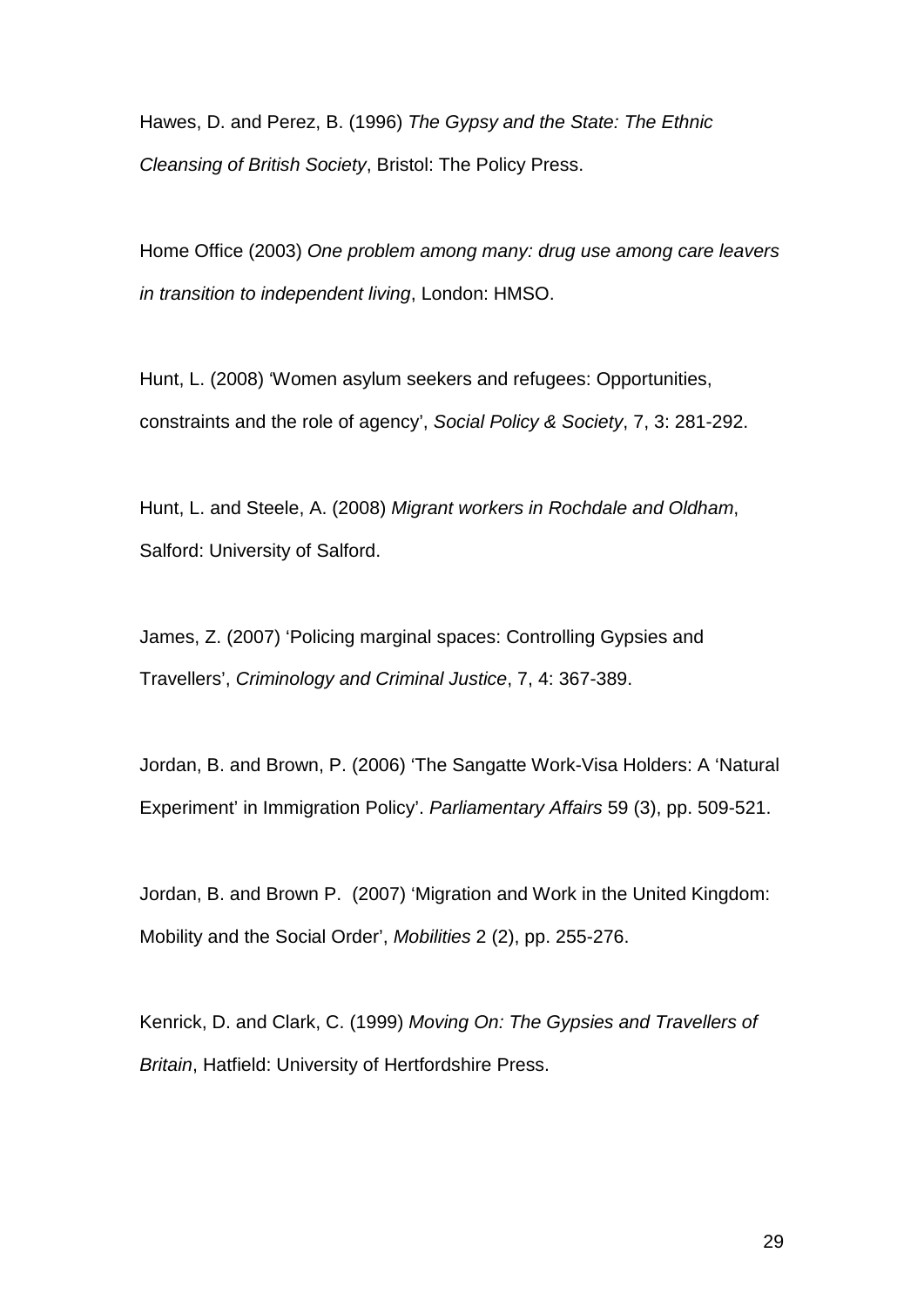Liégeois, J. P. (1994) *Roma, Gypsies, Travellers*, Strasbourg: Council of Europe Press.

Lomax, D. (2008) 'Accommodating Gypsy/Travellers: Inclusive approaches for collaborative and peer-led research with Gypsy Travellers', in P. J Maginn, S. Tonts and S. Thompson (eds) *Qualitative Housing Analysis: An International Perspective*, London: Emerald: 161-184.

McCagg, W. (1991) 'Gypsy Policy in Socialist Hungary and Czechoslovakia, 1945-1989', *Nationalities Papers Vol. 19*: 313-336.

Maguire, P. (1987) *Doing Participatory Research: A Feminist Approach,*  Amherst, Massachusetts: Center for International Education, University of Massachusetts.

Mayo, M and Rooke, A. (2008) 'Active learning for active citizenship: participatory approaches to evaluating a programme to promote citizen participation in England', *Community Development Journal* 43: 371-381

MORI (undated) *Researching hard-to-reach and vulnerable groups*, London: MORI.

Niner, P. (2003) *Local Authority Gypsy/Traveller Sites in England*, London: ODPM.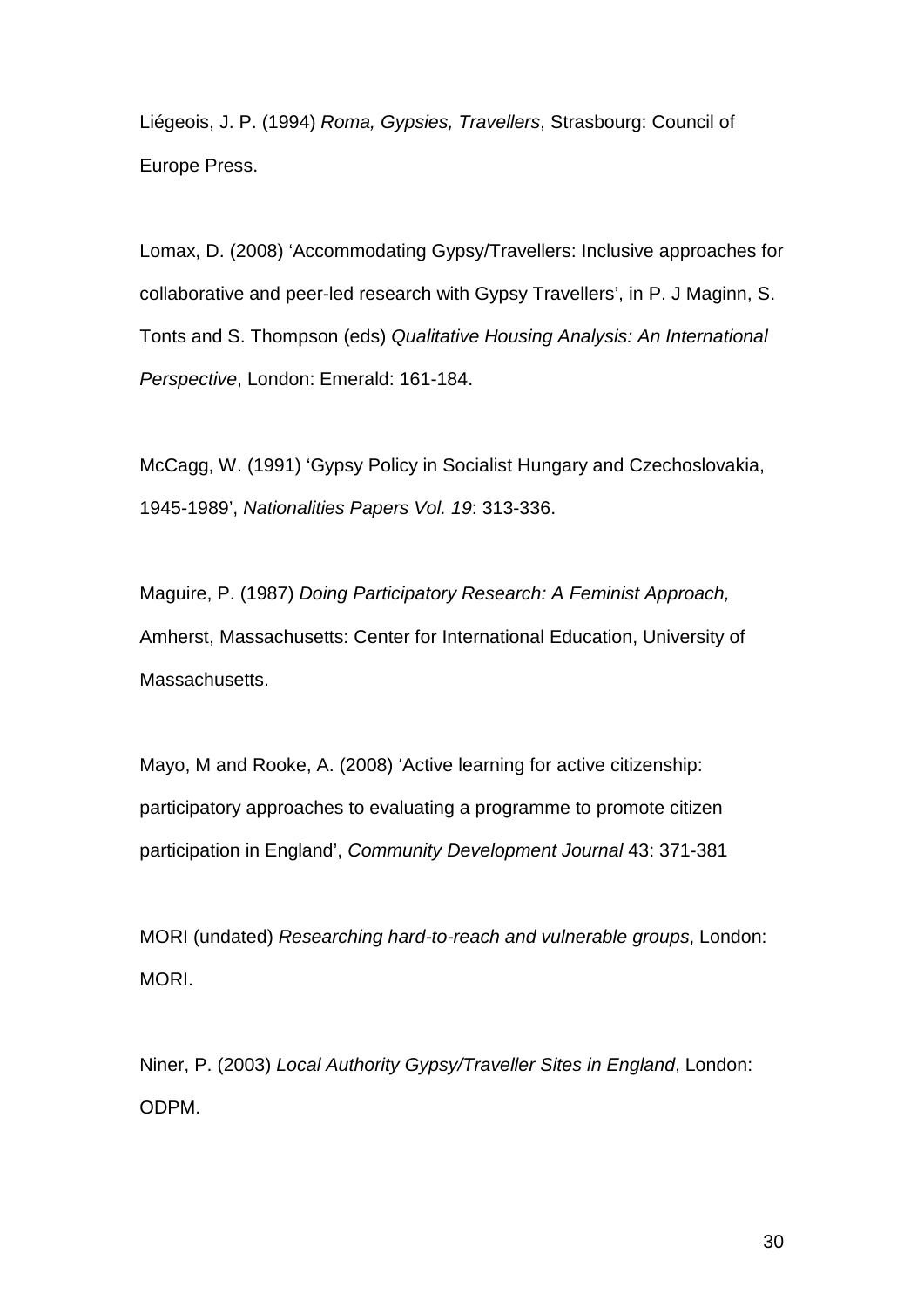Niner, P. (2002) *The Provision and Condition of Local Authority Gypsy/Traveller Sites in England,* London: ODPM.

Niner, P. (2004a) 'Accommodating Nomadism? An Examination of Accommodation Options for Gypsies and Travellers in England', *Housing Studies*, 19, 2: 141-159.

Niner, P. (2004b) *[Counting Gypsies and Travellers: A review of the Gypsy](http://www.odpm.gov.uk/index.asp?id=1153576)  [Caravan Count System](http://www.odpm.gov.uk/index.asp?id=1153576)*, London: ODPM.

Okely, J. (1983) *The Traveller-Gypsies*, Cambridge: Cambridge University Press.

Parekh, B. (2000) *The Future of Multi-Ethnic Britain*, London: Profile.

Parry, G., Van Cleemput, P., Peters, J., Moore, J., Walters, S., Thomas, K. and Cooper, C. (2004) *The Health Status of Gypsies and Travellers in England*, Sheffield: University of Sheffield.

Pitcher, J., Campbell, R., Hubbard, P., O'Neil, M. and Scoular, J. (2008) 'Diverse Community Responses to Controversial Urban Issues: The Contribution of Qualitative Research to Policy Development' , in P. J Maginn, S. Tonts and S. Thompson (eds) *Qualitative Housing Analysis: An International Perspective*, London: Routledge: 155-175.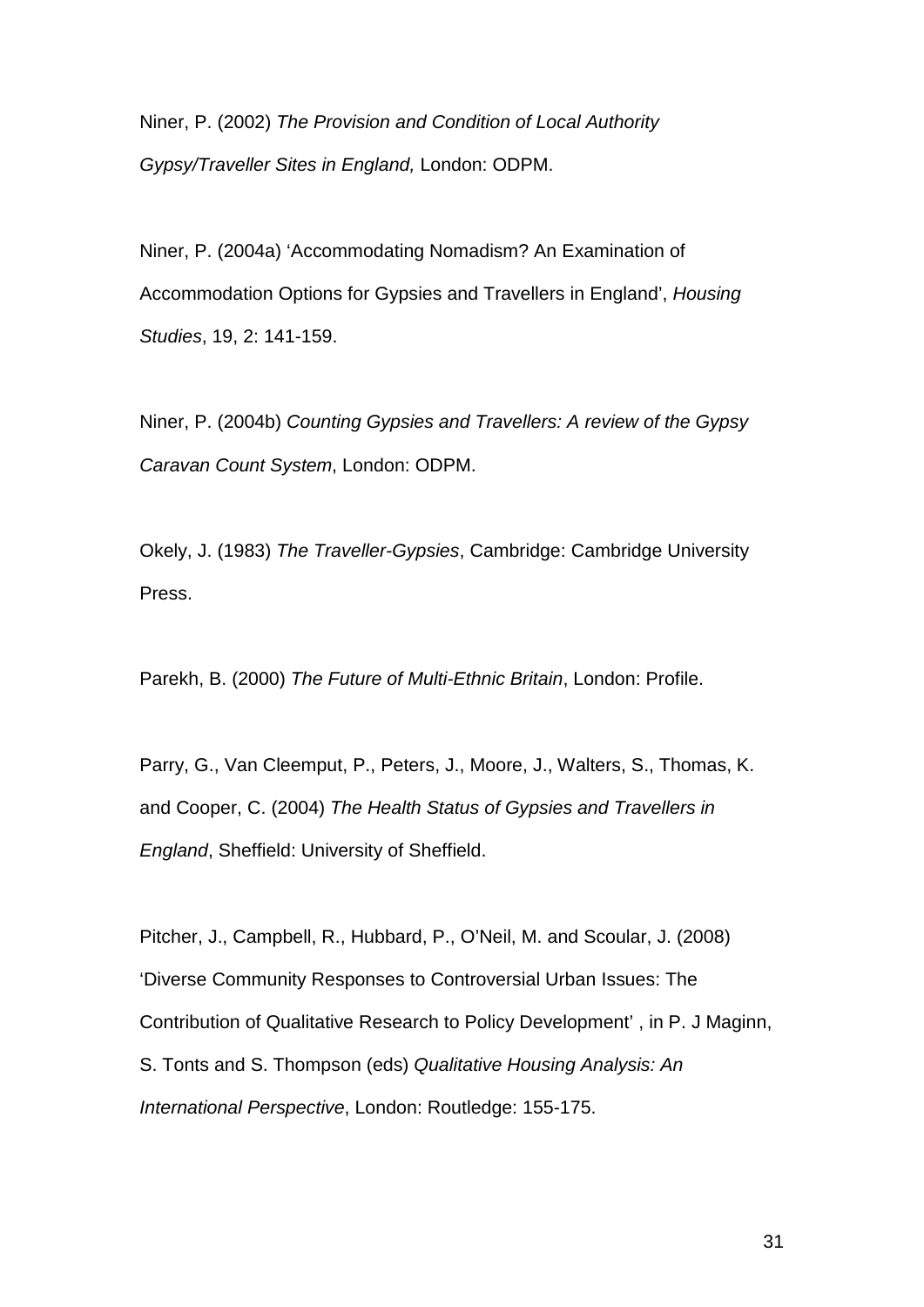Powell, R. (2007) 'Civilising offensives and ambivalence: the case of British Gypsies, People', *Place and Policy Online*, 1, 3: 112-123.

Powell, R. (2008) 'Understanding the stigmatisation of Gypsies: Power and the dialectics of (dis)identification', *Housing, Theory and Society*, forthcoming.

Richardson, J. (2006) *The Gypsy Debate: Can Discourse Control?*, Exeter: Imprint Academic.

Robinson, V. (2002) "Doing research' with refugees and asylum seekers', *Swansea Geographer*, 37: 61-67.

Robinson, V. and Segrott, J. (2002) *Understanding the Decision Making of Asylum Seekers*, Home Office Research Paper, London: HMSO.

Save the Children (2001) *Denied a Future?: The Right to Education of Roma/Gypsy and Traveller Children,* London: Save the Children Fund.

Sibley, D. (2001) 'The Control of Space: Travellers, Youth, and Drug Cultures' in D. Morley and K. Robins (eds) *British Cultural Studies: Geography, Nationality and Identity,* Oxford: Oxford University Press.

Smith, L.T. (2003) *Decolonizing Methodologies: Research and Indigenous Peoples*. London: Zed Books.